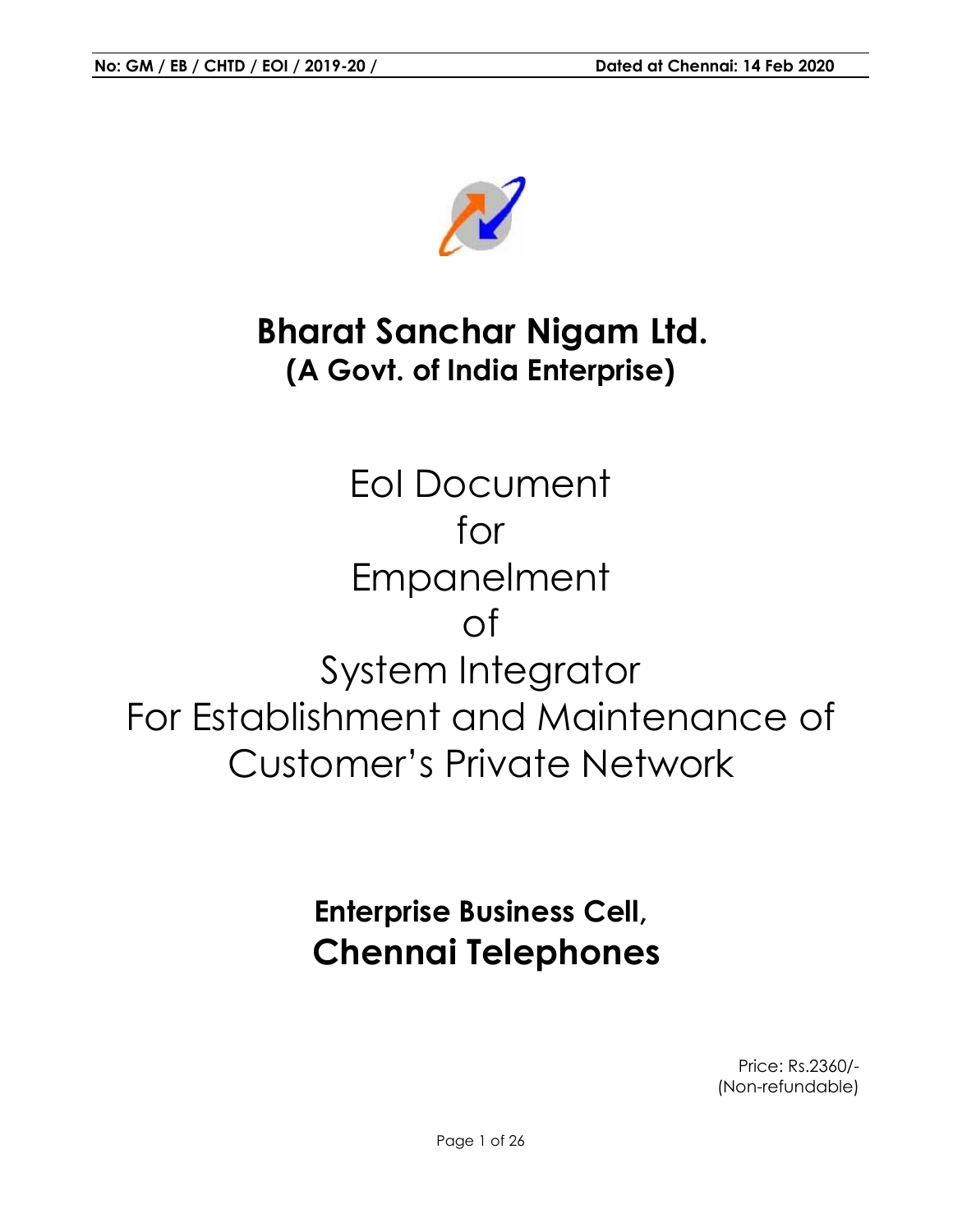

BHARAT SANCHAR NIGAM LIMITED (A Government of India Enterprise) O/o General Manager (EB) Government (EB), No.99,5th Floor, Jawaharlal Nehru Road, Road, BSNL Telephone Exchange K K Nagar, Chennai Nagar, Chennai – 600 078

No: GM / EB / CHTD / EOI / 2019-20 / Dated at Chennai: 14 Feb Feb 2020

#### **NOTICE INVITING EOI (EXPRESSION OF INTEREST) For Empanelment of System Integrator for**  ING EOI (EXPRESSION OF INTEREST) For Empanelment of System<br>Establishment and Maintenance of Customer's Private Network

Sealed EOIs are invited by the Chief General Manager, Chennai Telephones, Chennai Chennai-600 010 on behalf of BSNL from eligible bidders for Empanelment of System Integrator for establishment and maintenance of Customer's Private Network. The empanelment shall be applicable for a period of five years. eligible bidders for Empanelment of System Integrator for establishment<br>Integration of System Integrator (SI) for establishment and<br>Empanelment of System Integrator (SI) for establishment and

|                  | years.                                                     | maintenance of Customer's Private Network. The empanelment shall be applicable for a period of fi                                                                                                                                                                                                                                                                                                                                                                                                      |
|------------------|------------------------------------------------------------|--------------------------------------------------------------------------------------------------------------------------------------------------------------------------------------------------------------------------------------------------------------------------------------------------------------------------------------------------------------------------------------------------------------------------------------------------------------------------------------------------------|
| $\mathbf{1}$ .   | Name of Work                                               | Empanelment of System Integrator (SI) for establishment and<br>maintenance of Customer's Private Network.                                                                                                                                                                                                                                                                                                                                                                                              |
| 2.               | Cost of the form                                           | Rs.2360/- (non-refundable)                                                                                                                                                                                                                                                                                                                                                                                                                                                                             |
|                  |                                                            | To be submitted in form of Demand Draft (DD) from any<br>scheduled bank drawn in favor of <b>BSNL Chennai</b>                                                                                                                                                                                                                                                                                                                                                                                          |
|                  |                                                            | Telephones, payable at Chennai                                                                                                                                                                                                                                                                                                                                                                                                                                                                         |
| 3.               | Sale of form                                               | Can be downloaded from www.Chennai.bsnl.co.in                                                                                                                                                                                                                                                                                                                                                                                                                                                          |
| $\overline{4}$ . | Security Deposit                                           | For National SI - Rs. 1,00,000 /- (Rupees One Lakh only) in<br>i)<br>the form of Bank Guarantee from any scheduled bank.<br>For Circle SI - Rs.50,000/- (Rupees Fifty Thousand only) in<br>ii)<br>the form of Bank Guarantee from any scheduled bank.<br>iii) For Circle Silver SI - Rs.10,000/- in the form of Bank<br>Guarantee from any scheduled bank or a cash receipt.<br>Validity of Bank Guarantee in above three cases - One year<br>The format of Bank Guarantee is attached as annexure-II. |
| 5.               | Last date and time of submission of<br>applications (EoIs) | Open Ended                                                                                                                                                                                                                                                                                                                                                                                                                                                                                             |
| 6.1              | Receipt of EOI                                             | EOI Opening & Evaluation                                                                                                                                                                                                                                                                                                                                                                                                                                                                               |
|                  | Eols Received up to end of a<br>quarter                    | Normally Eols Shall be opened and evaluated on quarterly<br>basis (Ex: Eols received from Jan to Mar shall be evaluated<br>from 1st April onwards). However, BSNL reserves right to open<br>EOI(s) as per its requirement.                                                                                                                                                                                                                                                                             |

EOI documents should be submitted in duly sealed cover with clear superscription "**EOI for Empanelment of** 

**System Integrator"** addressed to AGM (EB-I), Office of GMEB, BSNL, Chennai Telephones, No.99,5<sup>th</sup> Floor, Jawaharlal Nehru Road, BSNL Telephone Exchange, K K Nagar, Chennai – 600 078 along with the necessary documents.

> Deputy General Manager (EB (EB-I), O/o GM EB, Chennai Telephones Telephones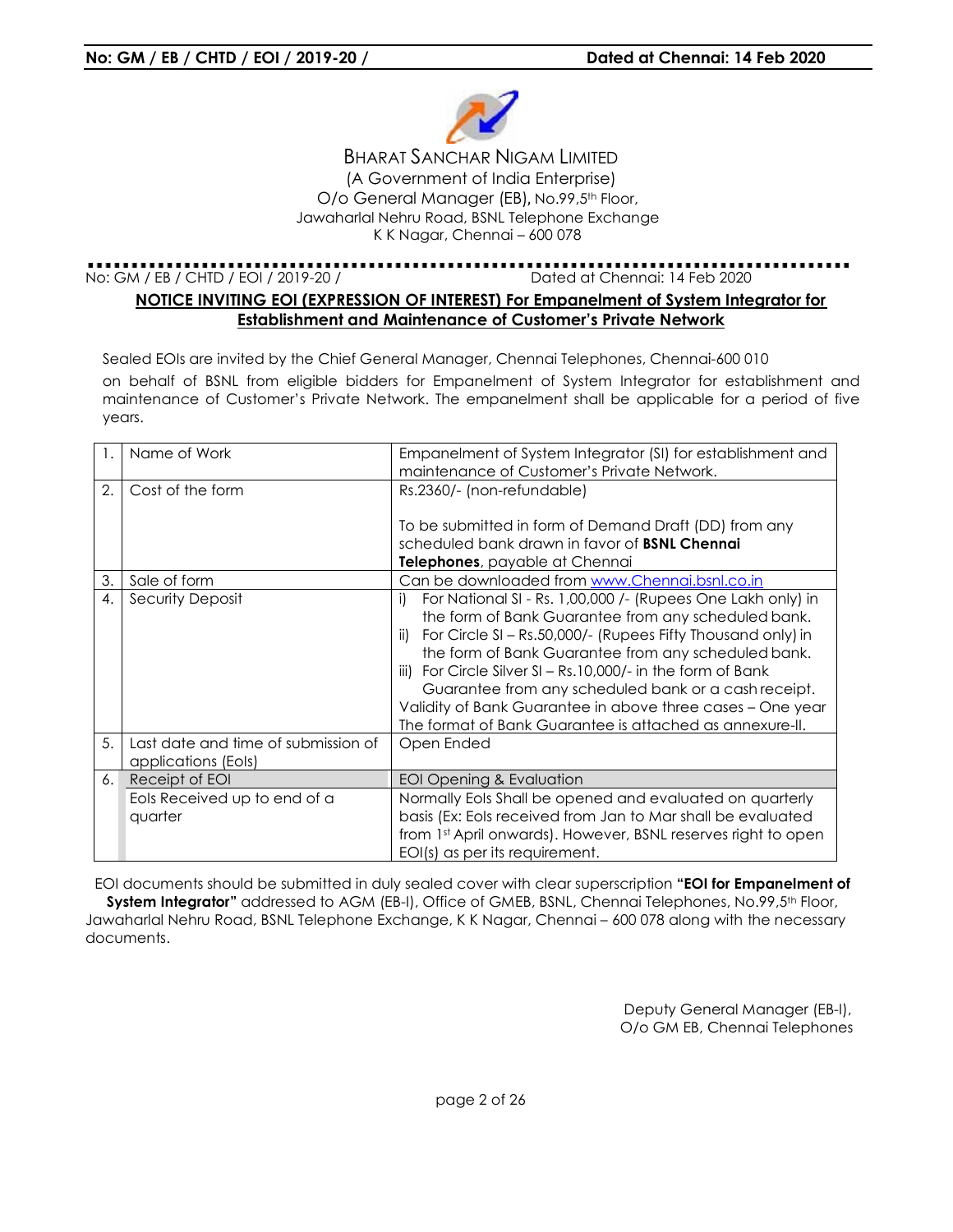| SI# | Description                                    | Page<br>No |
|-----|------------------------------------------------|------------|
| 1.  | Introduction                                   | 4          |
| 2.  | Scope of Work                                  | 4          |
| 3.  | Eligibility criteria for system integrator     | 5          |
| 4.  | Other Terms & Conditions                       | 7          |
| 5.  | Procedure for Empanelment of System Integrator | 9          |
| 6.  | Duration of Empanelment                        | 9          |
| 7.  | Method of Job Allocation                       | 9          |
| 8.  | <b>Payment Terms &amp; Conditions</b>          | 10         |
| 9.  | Submission of application                      | 10         |
| 10. | Tax Indemnity clause                           | 11         |
| 11. | Arbitration                                    | 11         |
| 12. | Check List                                     | 13         |
| 13. | Annexure-I (Application Format)                | 14         |
| 14. | Format-A                                       | 18         |
| 15. | Format-B & C                                   | 19         |
| 16. | Annexure-II (BG Format for Bid Security)       | 20         |
| 17. | Annexure-III (Agreement format)                | 21         |
| 18. | Annexure-IV (Format of BG for Empanelment)     | 24         |
| 19. | Appendix-A                                     | 26         |

# **INDEX**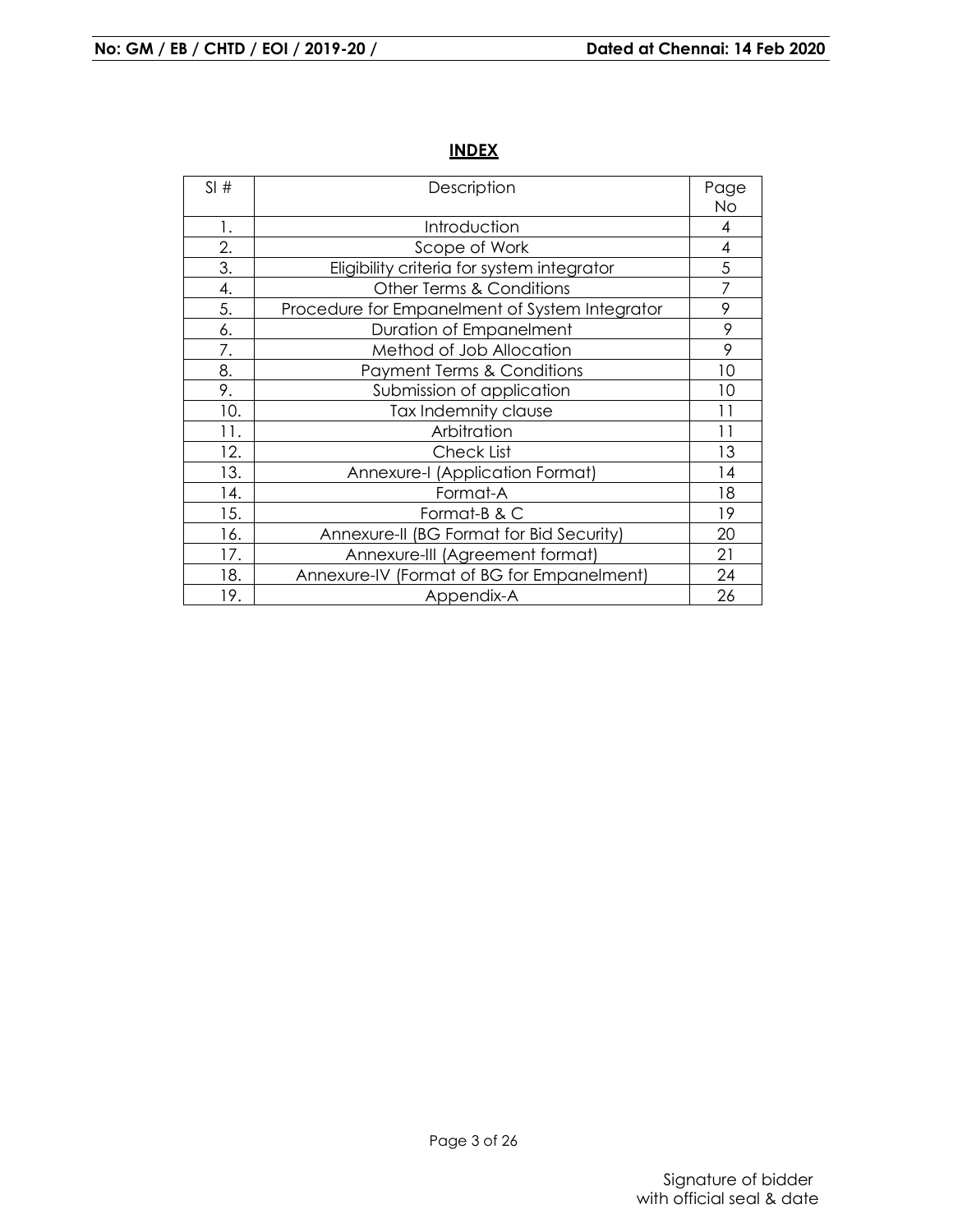- 1. Introduction
	- Bharat Sanchar Nigam Limited (BSNL) is one of the largest & leading public sector units providing comprehensive range of telecom services in India. BSNL offers all kinds of telecommunication services like Basic (both fixed and wireless), Cellular, Data, National long distance, Internet etc. Keeping pace with the technological trend to provide latest and varied value added services to its customers, BSNL has deployed state of the art Multi Protocol Label Switching (MPLS) based Virtual Private Networks (VPN).
	- Growth in industrial and IT sectors in India during last few years has created new business opportunities in telecom sector. BSNL has leveraged its widespread telecom network resources in India to tap these business opportunities and provide customized network solutions and services to its clients. Enterprise Business Cell is formed in every circle of BSNL to undertake such new business activities in India.
	- The basic objective of this EOI is to enable BSNL to provide complete end-to-end solution to its esteemed enterprise customers. BSNL intends to have a tie up with System Integrators who can supply, configure, integrate and maintain Customer's End Equipments, their network on LAN / WAN etc. for the Data Services offered by BSNL. In case required, they will also do all the operations and maintenance activities related to customer end & coordination with concerned agencies.
	- Some of the Customers are also inviting bids through open tender for setting up of WAN for them. In order to acquire the new business, BSNL, Chennai Telephones has to participate and compete in the tender with other service providers. In such cases also BSNL requires services of System Integrator, who will be responsible to supply network equipments and related items, configuration and integration with existing network, operation, maintenance and support related to customers. The successful System Integrator should not enter into any agreement with other competitors of BSNL in this regard for the same work.
	- The System Integrators as per this EOI shall be categorized as National, Circle and Circle-Silver System Integrators. While National System Integrators shall have presence throughout the country, the Circle and Circle-Silver System Integrator shall have presence in Chennai.
	- The successful system integrator should enter into an agreement with BSNL Chennai Telephones for establishment of WAN for implementation/installation on turnkey basis including supply, installation, integration and maintenance of networking equipments and related items.
- 2. Scope of Work
	- 2.1. The General Scope of Work of System Integrators (SI) is given below, but not limited to as it depends on the requirement of the customer.
	- 2.2. Design of the entire WAN, Supply, Configure, Installation, Commissioning of the required network components like Routers, Switches, Leased line Modems, servers and other items required for the provisioning of the requirements desired by the customer. If required by the customer, any existing LAN should be integrated with the proposed WAN.
	- 2.3. SIs will also arrange to provide relevant equipments free of cost for demonstrating the capability of solution, if the same is required by the customer.
	- 2.4. Provisioning of service to customer:
		- 2.4.1. BSNL and SI will jointly address the network requirements of the customer along with any other services required by the customer.

Page 4 of 26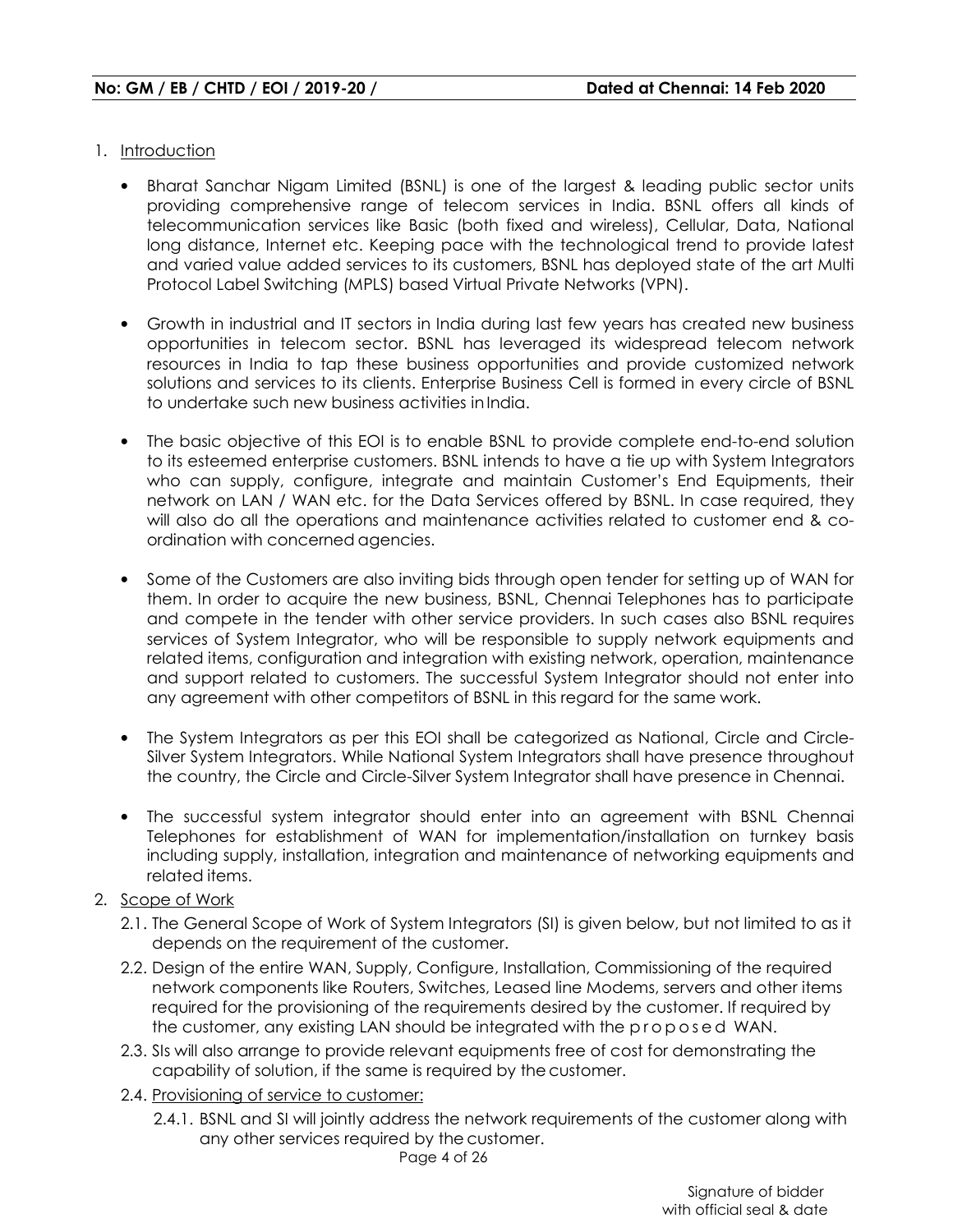- 2.4.2. For providing last mile connectivity to the customer, SI will coordinate and pursue with concerned BSNL authorities as well as other agencies / Departments (Like regional offices of BSNL) to enable the same and complete the project in time.
- 2.4.3. To get the commissioning reports signed by the customers.
- 2.4.4. To give basic training to customer representatives at the sites regarding operation, testing and the configuration of equipment.
- 2.4.5. To carry out the annual operation & maintenances such as with or without consumables, spares, testing instruments, installation jigs etc., certain quality of service is to be guaranteed. Imprest stock of consumables and spares needs to be maintained to ensure the committed uptime. Besides routine/ preventive maintenance and operations, such projects usually require up gradation of the maintained systems during the contract period.
- 2.4.6. Also to provide necessary upgradation and modification on both software and hardware to meet the customer requirements from time to time.
- 2.4.7. The smooth functioning of the various applications and software provided by the customer should be ensured by the System Integrator.
- 2.4.8. Smooth Data connectivity between the WAN Connected Premises and the Central Location is to be ensured.
- 2.4.9. SI will also conduct technical seminar for BSNL Officers to make them conversant about their product capabilities vis-à-vis customer requirement.
- 2.4.10. Maintenance, Support Services, Annual Maintenance Contract etc. in respect of equipments supplied to the customer.

| <b>Category of SI</b> | <b>Basic Criteria</b>                                                                                     |             | <b>Scope of Service</b>                                                                           |
|-----------------------|-----------------------------------------------------------------------------------------------------------|-------------|---------------------------------------------------------------------------------------------------|
| National              | Average Turnover (for IT/Networking<br>business) for last two years                                       | Rs.20 Cr.   | All the business of the<br>Circle.                                                                |
|                       | <b>Bank Guarantee (BG)</b>                                                                                | Rs. 15 Lakh |                                                                                                   |
|                       | Minimum Experience of WAN<br>implementation on turnkey basis.                                             | 20 PoPs     |                                                                                                   |
|                       | Minimum Support Centre                                                                                    | 20          |                                                                                                   |
| Circle                | Average Turnover (for IT/Networking<br>business) for last two years                                       | Rs. 3 Cr.   | All business, of the Circle<br>provided, execution<br>limited to three Circles#.                  |
|                       | <b>Bank Guarantee (BG)</b>                                                                                | Rs.3 Lakh   |                                                                                                   |
|                       | Minimum Experience of WAN<br>implementation on turnkey basis.                                             | 5 PoPs      |                                                                                                   |
|                       | Minimum Support Centre                                                                                    | 5           |                                                                                                   |
| Circle-<br>Silver*    | Average Annual Income as per ITR or<br>Turnover as per balance sheet as<br>applicable, for last two years | Rs. 20 Lakh | All business, of the Circle<br>provided, execution<br>limited to home Circle or<br>part of Circle |
|                       | <b>Bank Guarantee (BG)</b>                                                                                | Rs. 50,000  |                                                                                                   |
|                       | Minimum Experience of WAN<br>implementation on turnkey basis.                                             | 2 PoPs      |                                                                                                   |
|                       | Minimum Support Centre                                                                                    | One         |                                                                                                   |

3. Eligibility Criteria for System Integrators

\* The monetary limit of any project would be Rs.30 Lakhs in Circle –Silver category.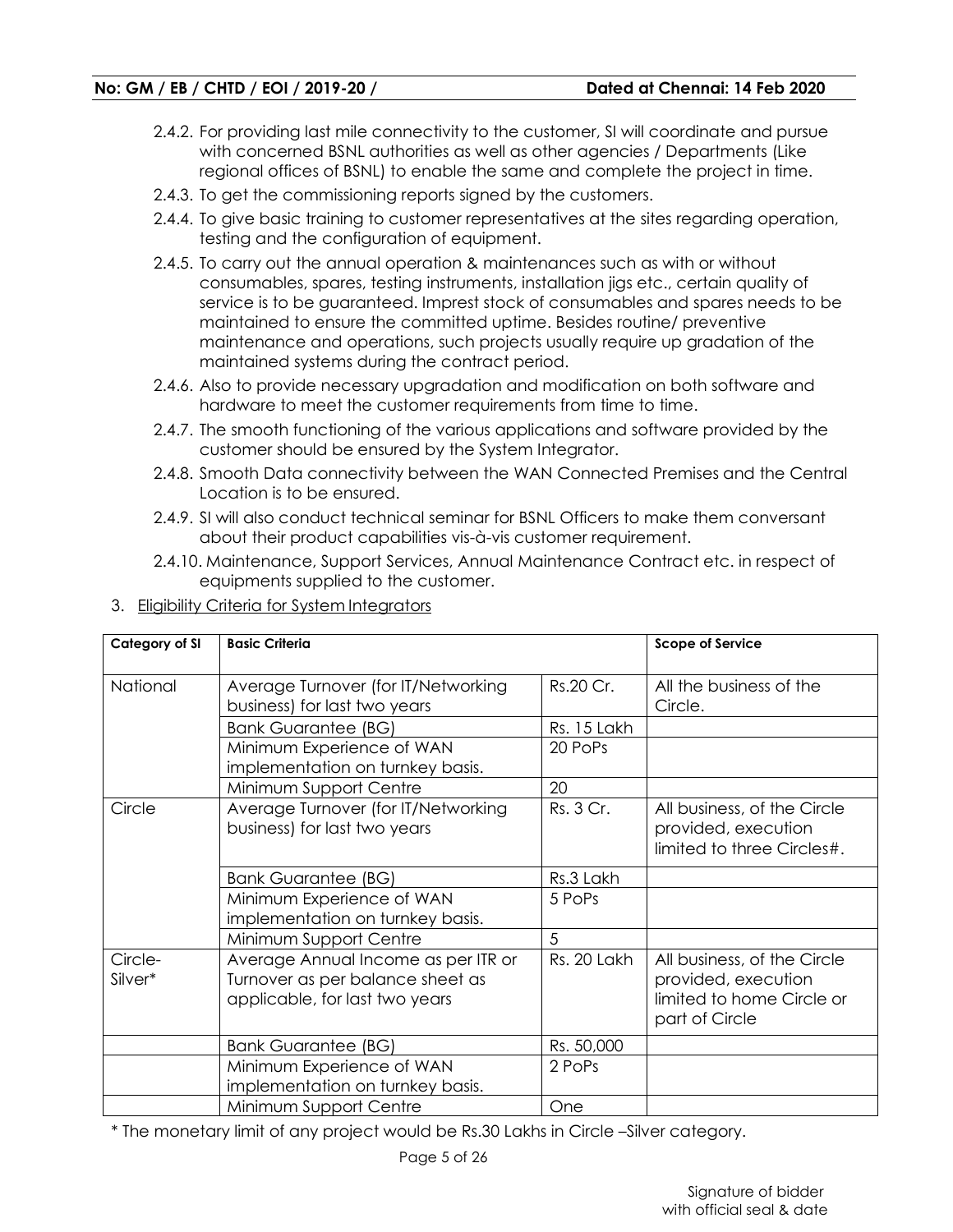## **Detailed Eligibility and operational Criteria of SI:**

| $\mathsf{s}$<br>N | <b>National &amp; Circle SIs</b>                                                                                                                                                                                                                                                                                                                                                                                                    | <b>Circle-Silver SIs</b>                                                                                                                                                                                                                                                               |
|-------------------|-------------------------------------------------------------------------------------------------------------------------------------------------------------------------------------------------------------------------------------------------------------------------------------------------------------------------------------------------------------------------------------------------------------------------------------|----------------------------------------------------------------------------------------------------------------------------------------------------------------------------------------------------------------------------------------------------------------------------------------|
| a                 | SI shall be an IT/Networking sector company.                                                                                                                                                                                                                                                                                                                                                                                        | SI<br>Individual<br>may<br>be<br>an<br><b>or</b><br>Proprietorship/partnership Concern.                                                                                                                                                                                                |
| b                 | SI or its parent company should be a public<br>limited or private limited company registered<br>in India.                                                                                                                                                                                                                                                                                                                           | Individual/Proprietor<br>SI<br>be<br>may<br>an<br>/partnership Concern/LLP/Company and<br>registered as per commercial laws<br>to<br>the activities<br>undertake<br>mentioned<br>in<br>scope of empanelment.                                                                           |
| C                 | The SI should have a valid PAN/CST/State VAT/TIN/GST registration certificate as applicable.<br>(Copies of relevant tax/registration certificates to be submitted before any work order to<br>$SI$ ).                                                                                                                                                                                                                               |                                                                                                                                                                                                                                                                                        |
| d                 | Each applicant for its empanelment as SI will<br>need to submit refundable Security Deposit<br>(SD) of Rs.1Lakh and Rs.50,000 for National<br>and Circle Level empanelment respectively,<br>in the form of a Bank Guarantee from any<br>scheduled bank valid for One year                                                                                                                                                           | Each applicant for its empanelment as SI in<br>Circle-Silver category will submit refundable<br>Security Deposit (SD) of Rs.10,000 in the<br>of<br><b>Bank</b> Guarantee<br>form<br>from<br>any<br>scheduled bank valid for One year or a<br>cash receipt of BSNL for<br>this purpose. |
| е                 | SI shall be a direct owner of technology or<br>have a direct teaming agreement with each<br>of technology companies directly or with                                                                                                                                                                                                                                                                                                | SI.<br>shall<br>tie<br>have<br>technical<br>Up<br>and<br>arrangement directly with the technology<br>company or thorough its authorized dealer                                                                                                                                         |
| f                 | The SI should provide letters of support from<br>OEM or its authorized channels of OEM<br>stating that their solution will be supported<br>on the platform proposed by SI for minimum<br>two years and as per customer requirement.                                                                                                                                                                                                 | The SI should provide letters of support from<br>OEM or through its dealer/associate stating<br>solution/equipment<br>that<br>the<br>will<br>be<br>supported at all standard platforms for<br>minimum two years and as per customer<br>requirement.                                    |
| g                 | SI shall provide 24X7 help center either web-<br>SI<br>based or IVR<br>shall<br>based.<br>ensure<br>consultation, assistance and advice within<br>four hours or as defined in SLA entered with<br>customer. In other cases, complaint may be<br>attended within eight hours.                                                                                                                                                        | SI shall maintain 24X7 help number. SI shall<br>ensure consultation, assistance and advice<br>within four hours or as defined in SLA<br>entered with customer. In other cases,<br>complaint may be attended within eight<br>hours.                                                     |
| h                 | The technical team of SIs will assist BSNL in<br>coming out with the cost effective solution for<br>the customers and will be required to give<br>joint presentation with BSNL to customers.                                                                                                                                                                                                                                        |                                                                                                                                                                                                                                                                                        |
| i                 | Once a SI is empanelled in National Category in any of the Circle, it can get empanelled in<br>any other Circle with a consent letter (Appendix-A). Consent would authorize its home<br>Circle to revoke its BG on the advice of the additional consented Circle. Also, a Circle SI<br>can become SI of any other Circle(s) of its choice on submitting a consent letter as above<br>with an additional BG of Rs.1 Lakh per Circle. |                                                                                                                                                                                                                                                                                        |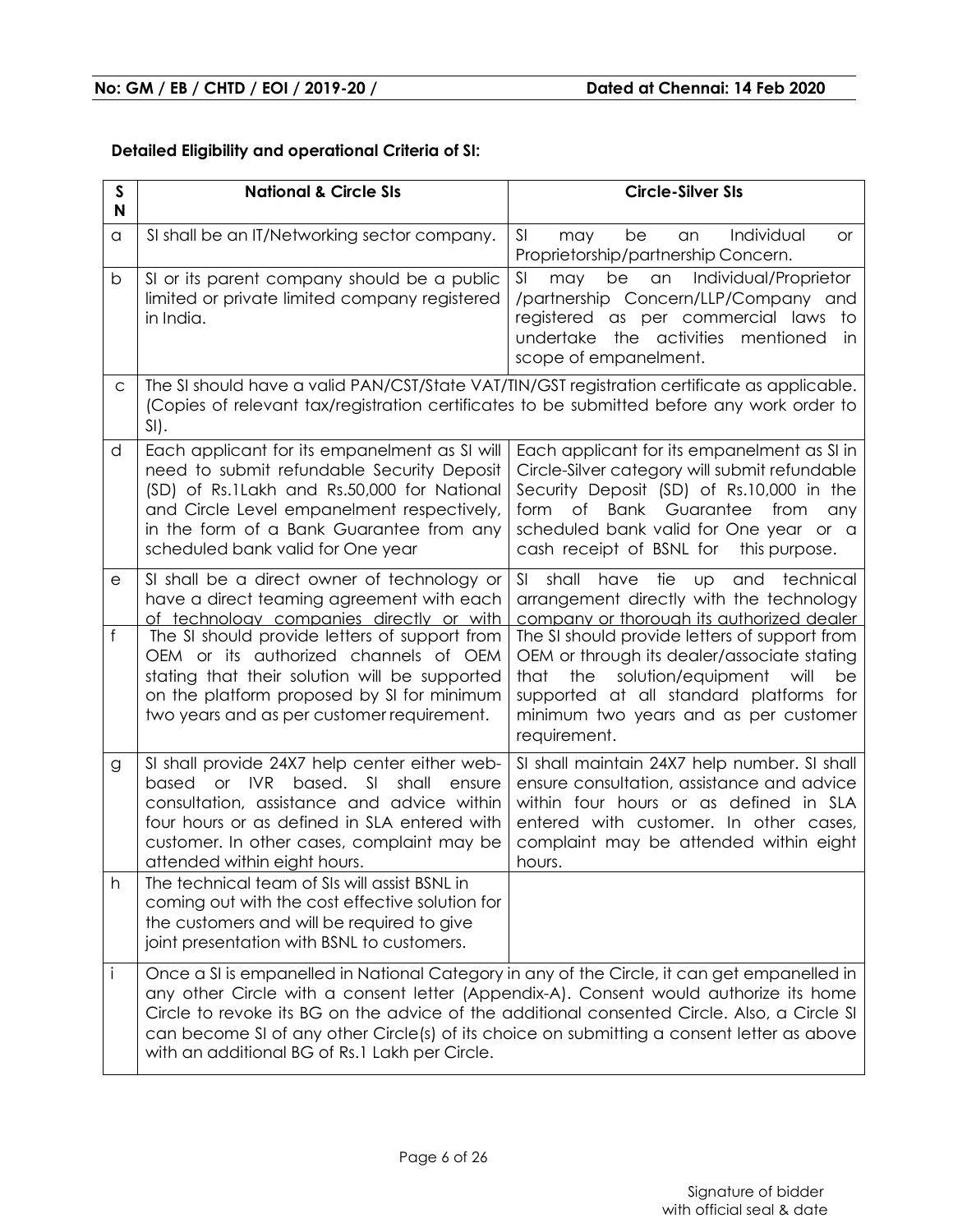- 4. Other Terms and Conditions
- (i) The software upgradation shall be provided free of cost by SI for the minimum period of first year or for higher period which shall be agreed by BSNL and the SI on a project to project basis. However, SI shall continue to provide software up gradation on chargeable basis for subsequent years.
- (ii) System Integrator will ensure availability of all spare parts for five years period.
- (iii) BG for Empanelment: National, Circle and Circle-Silver System Integrator shall submit Bank Guarantee (BG) of Rs 15 lakhs, Rs.3 lakhs and Rs.50,000/- respectively for five and half years from any scheduled bank for abiding by general rules of empanelment agreement. The refundable security deposit submitted at the time of application for empanelment would stand released thereafter.
- (iv) BG should be submitted before signing the agreement on issue of letter of intent, for ensuring full compliance of agreement conditions. Initially, the BGs shall be valid for at least five and half years from the date of issue of letter of intent and shall be renewed from time to time till six months beyond the expiry of agreement and till all outstanding dues to BSNL, if any, have been fully paid and its claims are satisfied or discharged and also discharge of all responsibilities with regard to supply, configure and maintenance of customer end equipment for the full period of warranty / AMC as applicable. The validity of the BG will be six months more than the project duration. The Project duration includes warranty and AMC, if any required by the customer.
- (v) System Integrator should submit additional PBG of at least 5% of the P.O. value, or value as desired by the end customer whichever is higher, whenever a work is awarded to System Integrator valid for the duration required for the project. Alternatively, where no PBG is to be submitted by BSNL to customer, BSNL may allow at its discretion in situations if felt necessary for the recovery of 5% of PO value from running bills instead of PBG for works requiring PBG up to the amount mentioned in above para 4.3 and will be refunded on completion of warranty period as required in the concerned project.
- (vi) System Integrator shall support SLA requirements of BSNL customers and ensure its compliance. In case SLA commitments are not met, System Integrator shall be responsible for payment of penalties, if any, imposed by the customer.
- (vii)System Integrators shall carryout quarterly preventive visit to each WAN site or as per the customer requirement which will be notified in the terms and conditions for respective project.
- (viii) The empanelment of System Integrators will be on a Non-exclusive basis. The agreement shall not restrict BSNL from contracting for identical or similar services from any other person /party. Also BSNL intends to empanel multiple number of SIs through this present empanelment process. BSNL reserves the right to appoint any number of SIs in this category or sell directly or through other channels also. BSNL also reserves the right to create other categories of SIs to serve a particular segment of customers.
	- (ix) The empanelled System Integrator should necessarily submit the quote whenever called for. Even within short notice if the quote is called for, the same has to be given either through email or fax. In case, SI is not able to quote for any particular project, reasons for not quoting should be clearly submitted to BSNL, failure to submit the quote consecutively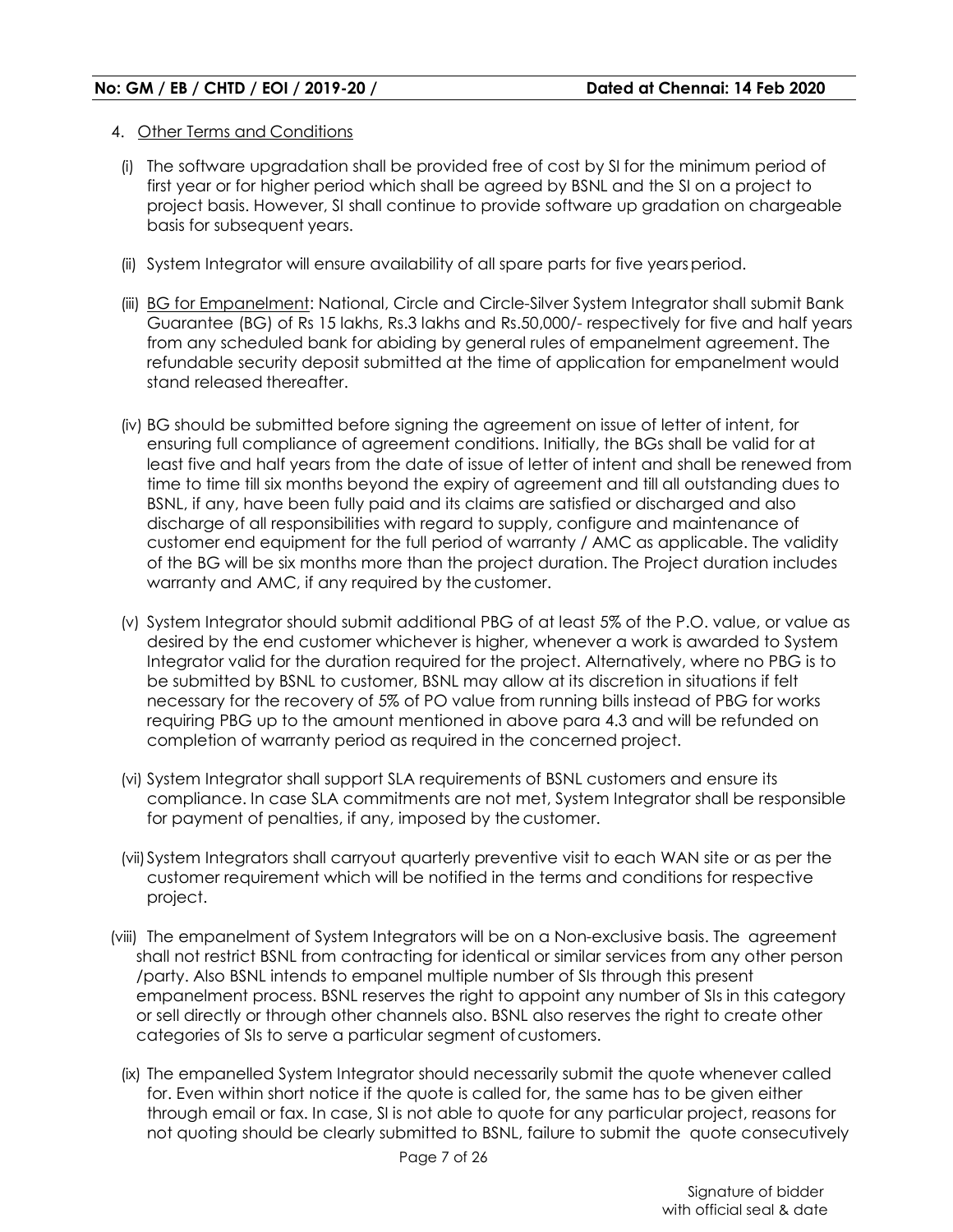for three projects without proper reason may entail the removal of SI from empanelment and BG shall be forfeited.

- (x) The SI should supply the equipment within a short period, which will be indicated in the PO on project to project basis. The delivery must be completed not later than the dates specified in the Purchase order. Extension will not be given except in exceptional circumstances. Should, however, deliveries be made after expiry of the contracted delivery period, without prior concurrence of the purchaser and be accepted by the consignee, such delivery will not deprive the purchaser of his right to recover liquidated damage as below.
	- a. Should the supplier fails to deliver the store or any consignment thereof within the period prescribed for delivery, the purchaser shall be entitled to recover 0.5% of the value of the delayed supply for each week of delay or part thereof for a period up to first Ten weeks and thereafter at the rate of 0.7% of the value of the delayed supply for each week of delay or part thereof for another TEN weeks of delay. In the case of package supply where the delayed portion of the supply materially hampers installation and commissioning of the systems, L/D charges shall be levied as above on the total value of the concerned package of the purchase Order. Quantum of liquidated damages assessed and levied by the purchaser and decision of the purchaser thereon shall be final and binding on the supplier. Further, the same shall not be challenged by the supplier either before Arbitration, Tribunal or before the Court. The same shall stand specifically excluded from the purview of the Arbitration clause, as such shall not be referable to arbitration.
	- b. The above clause is a general one. However if BSNL is participating in any tender, the LD clauses as given in the tender document of the customer will be binding of the system Integrator and any liquidity damages arising out of late delivery during the performance of the contract which BSNL need to pay to the customer shall be borne by the system integrator, as per the customer tender document.
	- c. BSNL may also deduct the amount at actual which BSNL needs to pay to the customer on account of non-adherence to SLA from System Integrators from balance payment or SD/BG, if due to the failure on part of System Integrators, BSNL could not meet the SLA condition.
	- d. Without prejudice to its rights of any other remedy, BSNL may encash Bank Guarantee in case of any breach in terms and conditions of the agreement by the System Integrator or in case of business loss suffered by BSNL due to failure of service on part of the System Integrator.
	- 4.1. For a specific project, the selected SI shall give an undertaking to BSNL stating that they will not participate in the tender either directly / indirectly for the projects. If BSNL subsequently comes to know that the empanelled vendor/SI had participated in any tender either directly/indirectly, BSNL reserve the right to delete the name of the System Integrator from the list of empanelment, in addition to forfeiture of Security deposit/BG.
	- 4.2. SI should give onsite warranty of twelve months from the date of commissioning. Warranty cost will be included in the cost of equipment. After warranty support, SI should also provide the AMC of the customer end equipment. Annual AMC charges should be quoted separately.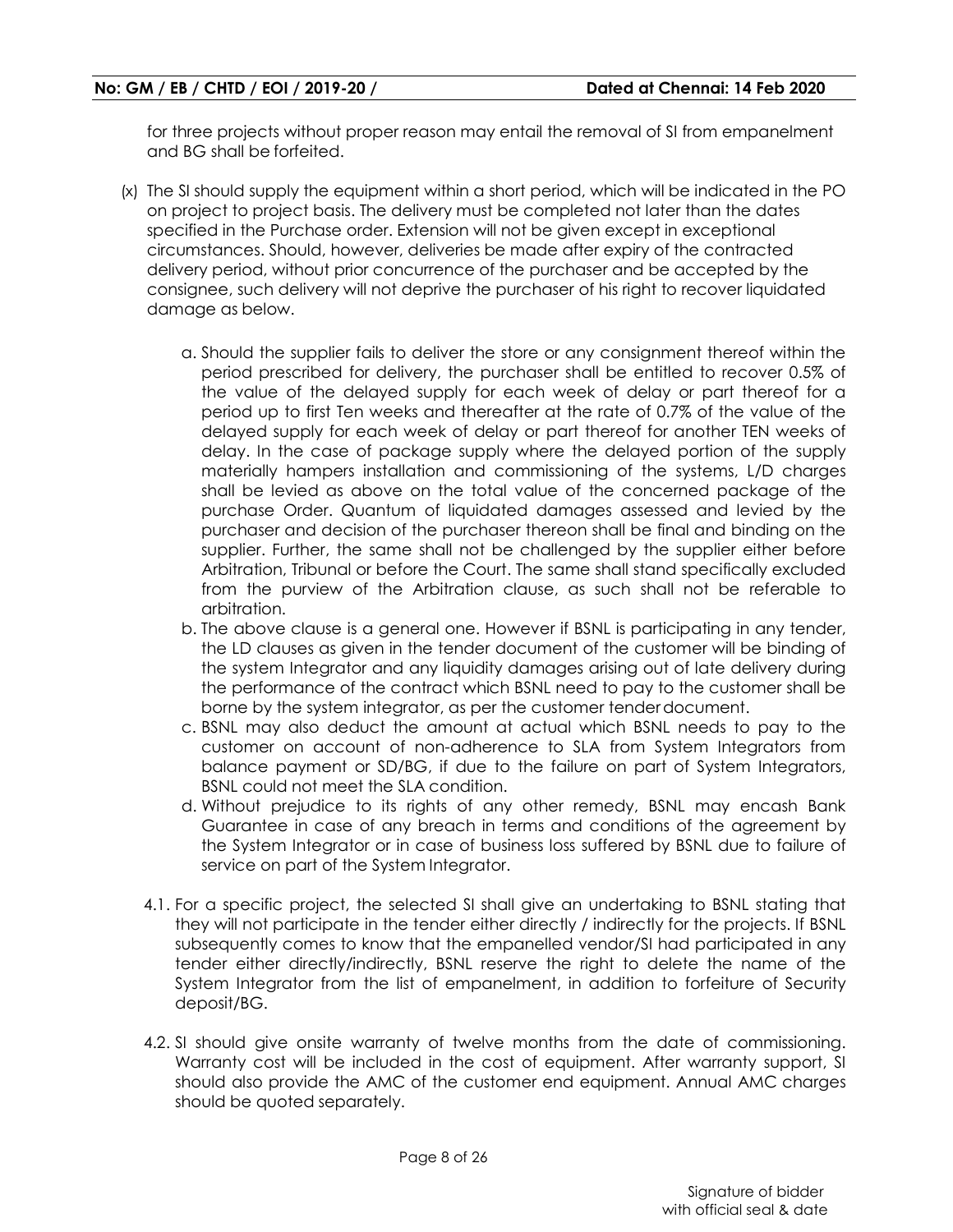- 5. PROCEDURE FOR EMPANELMENT
	- a) An initial screening of all the applications will be undertaken by Screening Committee.
	- b) The Screening Committee, after evaluation of the all the applications, if required, may recommend the name of the system integrators who could be called for presentation on a specified date, time and venue before the Standing committee. The presentation will comprised briefly on Company/firm Profile, Projects Undertaken for BSNL/ other organizations, companies, Agreements/Ties up with OEMs, Typical solution for Target Markets/ Customer requirements, Present & future Business opportunities in Chennai & BSNL etc.
	- c) System Integrators will then be empanelled based on the various factors such as :
		- i. Past experience in Networking,
		- ii. Financial strength,
		- iii. Their presence in various parts of the country/Chennai.
		- iv. Their tie-up with various Networking equipment suppliers, etc.
	- d) A panel of System Integrators will be selected thereon based on final ranking and will be issued a letter of award.
- 6. DURATION OF EMPANELMENT

The agreement of Empanelment shall be valid for a period of FIVE YEARS from the date of signing the Agreement unless revoked earlier for whatever reasons. If at any stage during the tenure of this agreement, it comes to the notice of BSNL, directly or through some other complaint, that the System Integrator had misrepresented the facts or submitted any false information or hidden any information, which could have affected the signing of this agreement with the System Integrator this agreement shall stand terminated immediately under intimation to the System Integrator.

Extension of Agreement: The period of agreement may be extended by BSNL beyond the initial period of 5 years. The period of extension shall be ONE YEAR at one time depending on satisfactory performance of the empanelled System Integrator.

- 7. Method of Job Allocation:
	- i) When any project is to be executed, bids can be obtained from the System Integrators and work awarded to any of them following normal selection procedure.
	- ii) SIs can also bring to BSNL its customers for providing networking requirement using BSNL's infrastructure. The following preference will be given to SIs who brings in the customers to BSNL, subject to their empanelment in desired category.

The SI who brings in customer to BSNL (incumbent SI) shall be given a choice by way of providing "First Right of Refusal" at the L1 rates determined by normal selection procedure if he is eligible. In case the incumbent SI is non L1 and chooses not to accept L1 rates, the L1 SI has to work on his quoted rates. In case of L1 SI refuses to work, then he shall be debarred for one year to participate in RFPs/quotation calls from date of refusal, along with other penal actions under empanelment.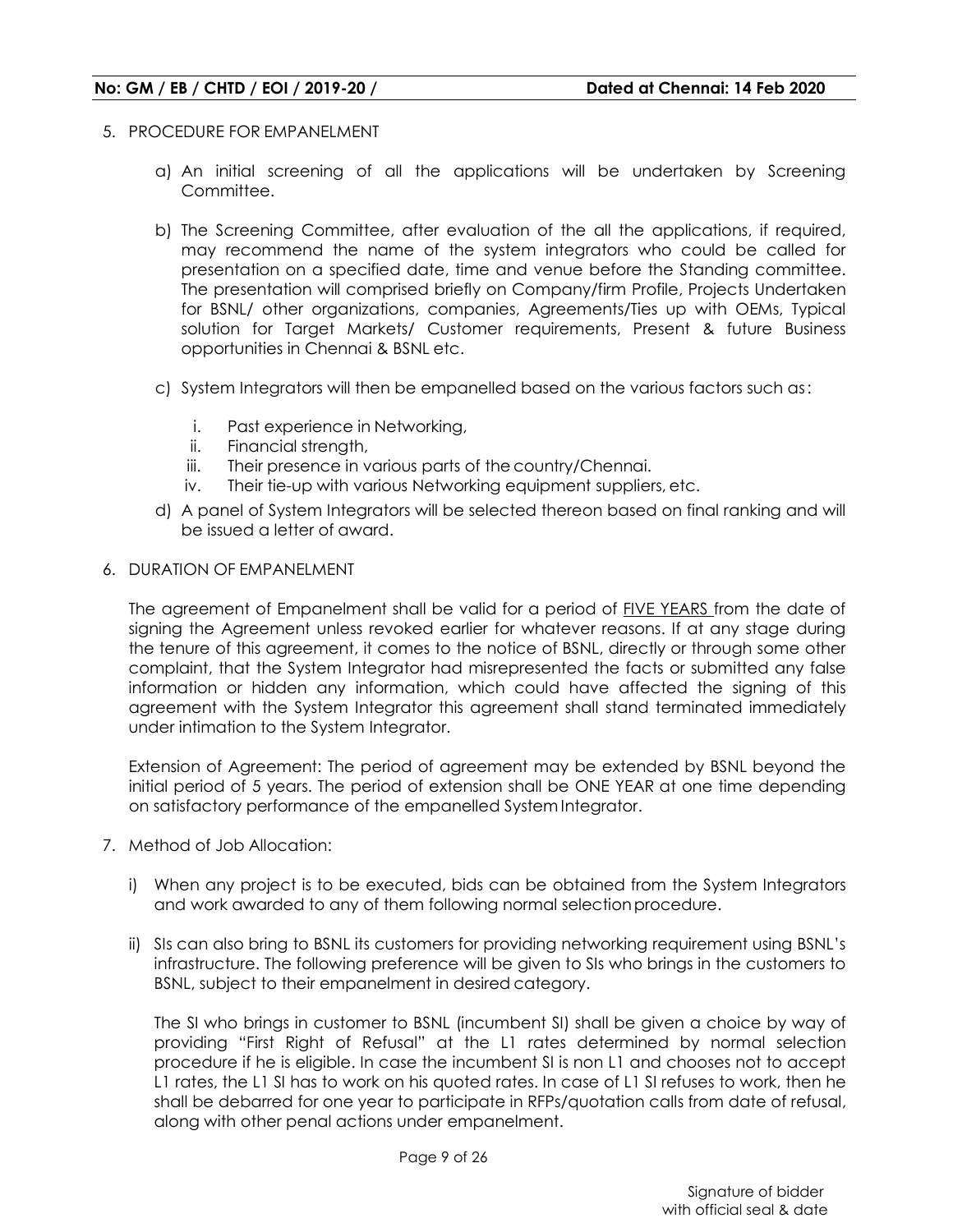#### 8. PAYMENT TERMS & CONDITIONS

- a) Normally, all the offers to the customer will be in the name of BSNL and by the BSNL.
- b) The customer will make all payments towards project cost to BSNL.
- c) Back to back payment arrangement will be there from BSNL to System Integrator for procurement, installation, configuration, commissioning, O&M of the equipment at the customer sites.
- d) For each requirement of Customer's Private Network, BSNL will issue a purchase order (P.O.)/Work Order (W.O.) to SI containing details of equipment along with agreed price, terms & conditions.
- e) Payment to the System Integrator will be made in installments depending upon the payment that the BSNL will get from the Purchaser.
- f) The AMC payment, wherever entered will be made on quarterly basis and after the expiry of quarter subject to fulfillment of Service Level Agreement (SLA) and maintenance schedule.
- g) Depending on customer, market position, BSNL will be charging a commission/profit margin on the SI invoices value.
- 9. SUBMISSION OF APPLICATION
	- a) EoI document can be downloaded from web site www.Chennai.bsnl.co.in Separate Demand Draft of Rs.2360/-(cost of EoI document) payable at Chennai, drawn any nationalized /scheduled Bank, in favor of AOBSNL, Chennai Telephones, Chennai, should be submitted along with the downloaded EoI Document. The fee for the application is neither transferable nor refundable. The details of the application fee should be clearly mentioned in the application form.
	- b) The bidder shall duly filled in Annexure-I with documents as specified in it (documents should be placed by bidder as annexure-1 to10 in properly sealed envelope) with signature and seal on each page. The bidder shall also submit DD towards cost of EoI document as above and bid security. The copies of supportive documents/certificates should also be with signature and seal on each page.
	- c) All costs & expenses associated with submission of application shall be borne by the company/firm submitting the application and BSNL shall have no liability in any manner in this regard or if it decides to terminate the process of short-listing for any reason whatsoever.
	- d) The right to suspend the short-listing process or part of the process to accept or reject any or all applications at any stage of the process and / or to modify the process or any part thereof at any time without assigning any reason therefore is reserved by BSNL without any obligation or liability whatsoever.
	- e) If any one of the above documents required to be submitted along with EOI is found wanting, the offer may be liable for rejection at that stage. However, BSNL may at its discretion call for any clarification regarding the documents submitted by the bidder. BSNL may also ask for submission of any additional/missing document within a stipulated time period. In such case(s), the bidder shall have to comply the BSNL's requirement within the specified time. In case of non-compliance to such queries, the EOI of the bidder will be out rightly rejected without entertaining further correspondence in this regard.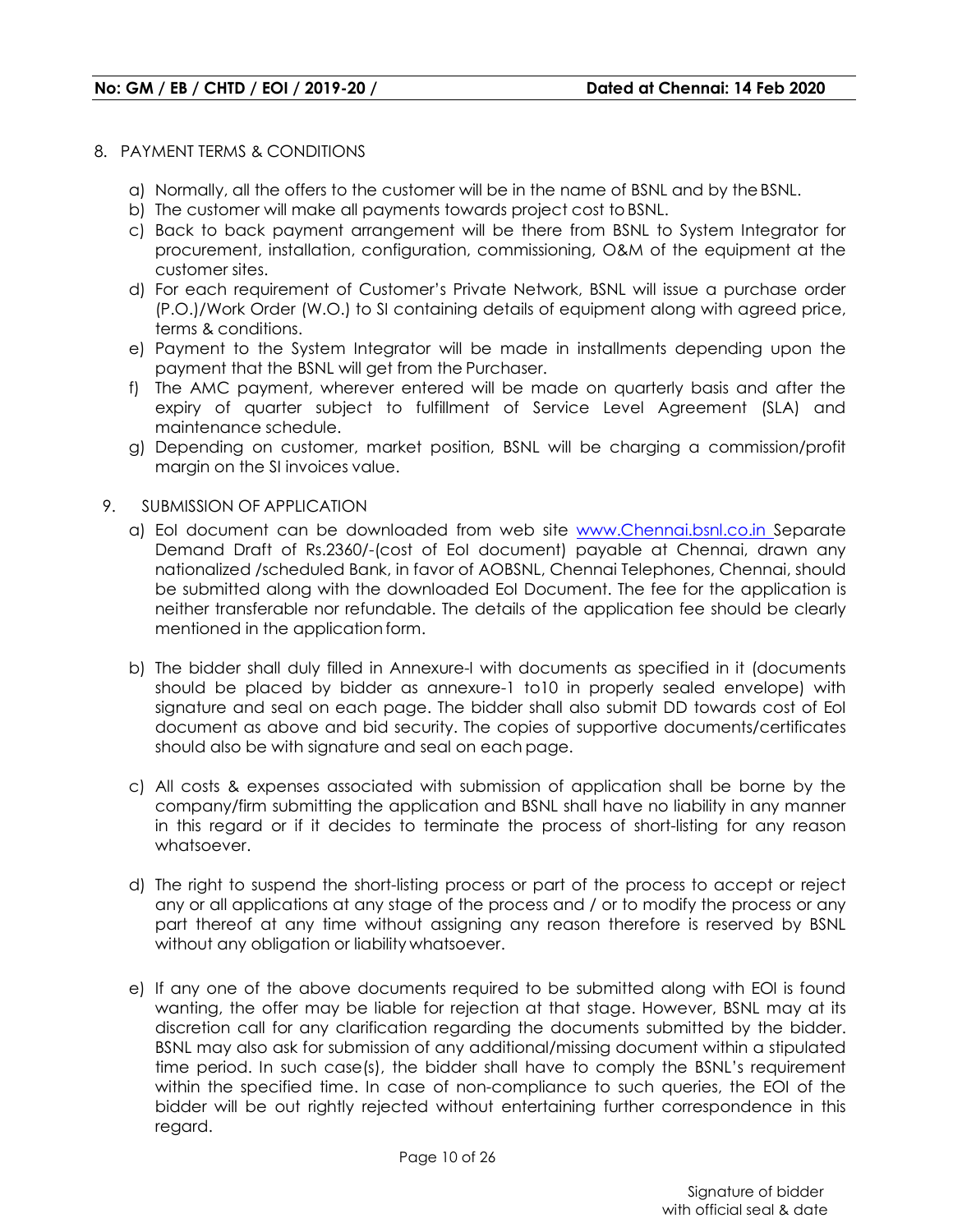10. Tax Indemnity clause:

 BSNL has the right to recover Input Tax Credit loss suffered by it due to any misdeclaration on invoice by the supplier

11. Arbitration:

Except as otherwise provided elsewhere in the contract, if any dispute, difference, question or disagreement arises between the parties hereto or their respective representatives or assignees, in connection with construction, meaning, operation, effect, interpretation of the contract or breach there of which parties unable to settle mutually, the same shall be referred to Arbitration as provided here under.

a. A party wishing to commence arbitration proceeding shall invoke Arbitration clause by giving 60 days notice to the designated officer of the other party. The notice invoking arbitration shall specify all the points of disputes with details of the amount claimed to be referred to arbitration at the time of invocation of arbitration and not thereafter, If the claim is in foreign currency, the claimant shall indicate its value in Indian Rupee for the purpose of constitution of the arbitral tribunal.

| incredition of the dibilitation and the appointing domonly will be as onder. |                                                                              |                                                                                                                                                                                                                  |  |
|------------------------------------------------------------------------------|------------------------------------------------------------------------------|------------------------------------------------------------------------------------------------------------------------------------------------------------------------------------------------------------------|--|
| Claim amount<br>excluding claim)<br>for counter claim,<br>if any)            | Number of<br>arbitrator                                                      | <b>Appointing Authority</b>                                                                                                                                                                                      |  |
| Above Rs.<br>5Lakhs to Rs.5<br>Crores                                        | Sole Arbitrator to<br>be appointed from<br>a panel of<br>arbitrators of BSNL | <b>BSNL</b><br>(Note: BSNL will forward a list containing<br>names of three empanelled arbitrators to<br>the other party for selecting one from the<br>list who will be appointed as sole arbitrator<br>by BSNL) |  |
| Above Rs.5<br>Crores                                                         | 3 Arbitrators                                                                | One arbitrator by each party and the 3rd<br>arbitrator, who shall be the presiding<br>arbitrator, by the two arbitrators.                                                                                        |  |

b. The number of the arbitrators and the appointing authority will be as under :

- c. Neither party shall appoint its serving employee as arbitrator.
- d. If any of the Arbitrators so appointed dies, resigns, becomes incapacitated or withdraws for any reason from the proceedings, it shall be lawful for the concerned party / arbitrators to appoint another person in his place in the same manner as aforesaid. Such person shall proceed with the reference from the stage where his predecessor had left it both parties consent for the same; otherwise he shall proceed de novo.
- e. Parties agree that neither party shall be entitled for any pre-reference or pendent elite interest on its claims. Parties agree that any claim for such interest made by any party shall be avoid.
- f. Unless otherwise decided by the parties, Fast Track procedure as prescribed in Section 29.B of the Arbitration Conciliation Act, 1996 for resolution of all disputes shall be followed, where the claim amount is up to Rs. 5 Crores. 10.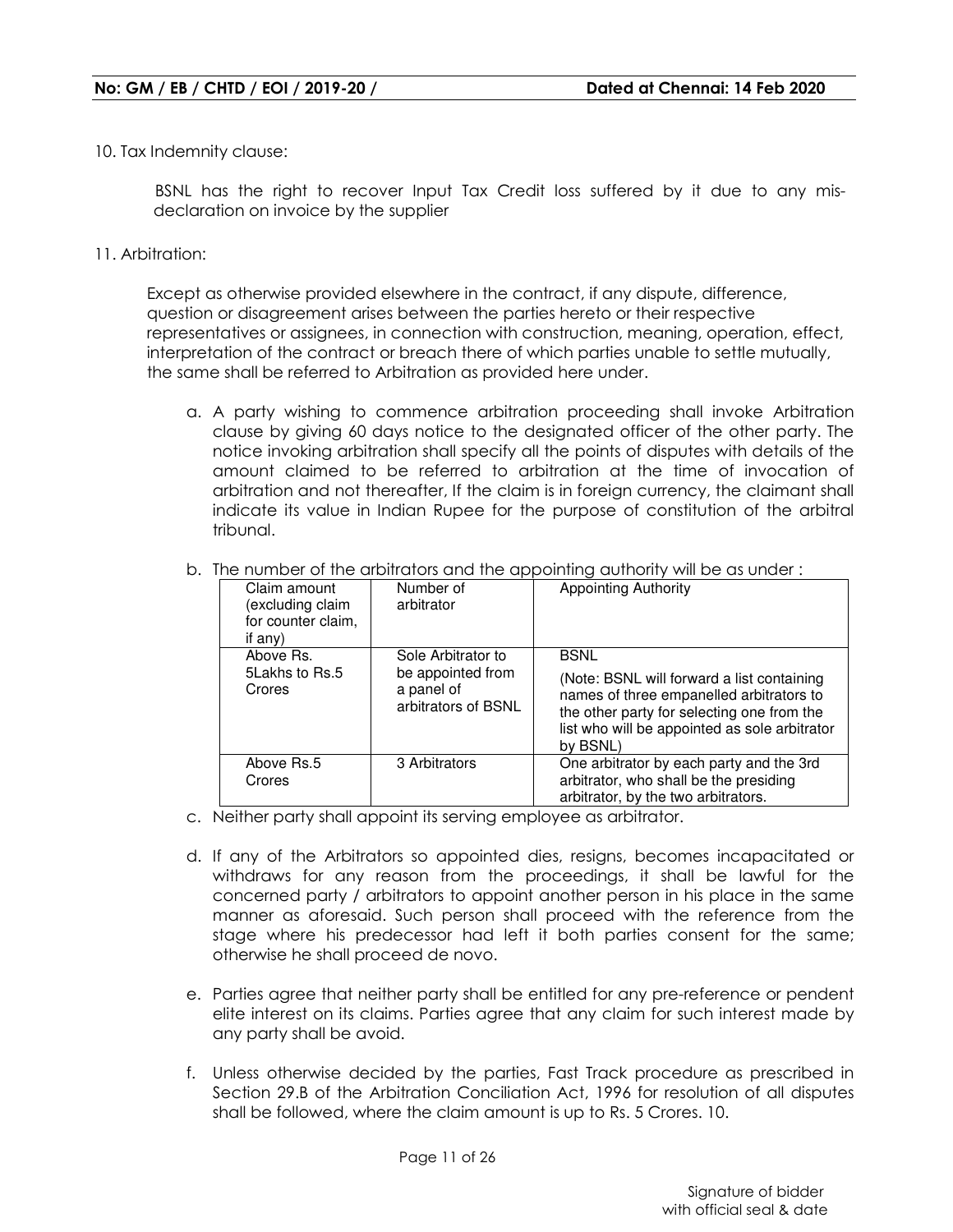#### **Section 29.B Fast Track Procedure –**

- (1) Notwithstanding anything contained in this ACT, the parties to an arbitration agreement, may, at any stage either before or at the time of appointment of the arbitral tribunal, agree in writing to have their dispute resolved by fast track procedure specified in Sub Section (3).
- (2) The parties to the arbitration agreement, while agreeing for resolution of dispute by fast track Procedure, may agree that the arbitral tribunal shall consist of a sole arbitrator who shall be chosen by the parties.
- (3) The arbitral tribunal shall follow the following procedure while conducting arbitration proceedings Under Subsection (1):-
	- (a) The arbitral tribunal shall decide the dispute on the basis of written pleadings, documents and submissions field by the parties without oral hearing;
	- (b) The arbitral tribunal shall have power to call for any further information or clarification from the parties in addition to the pleadings and documents filed by them;
	- (c) An oral hearing may be held only, if all the parties make a request or if the arbitral tribunal considers it necessary to have oral hearing for clarifying certain issues;
	- (d) The arbitral tribunal may dispense with any technical formalities, if an oral hearing is held, and adopt such procedure as deemed appropriate for expeditious disposal of the case.
- (4) The award under this section shall be made within a period of six months from the date the arbitral tribunal enters upon the reference.
- (5) If the award is not made within the period specified in sub-section (4), the provisions of sub-Sections (3) To (9) of section 29 A shall apply to the proceedings.
- (6) The fees payable to the arbitrator and the manner of payment of the fees shall be such as may be agreed between the arbitrator and the parties.
- g. The arbitral tribunal shall make and publish the award within time stipulated as under:

| Amount of Claims and Counter Claims | Period for making and publishing of the award<br>(counted from the date the arbitral tribunal<br>enters upon the reference) |
|-------------------------------------|-----------------------------------------------------------------------------------------------------------------------------|
| Up to Rs 5 Crores                   | Within 6 months (Fast Track procedure)                                                                                      |
| Above Rs.5 Crores                   | Within 12 months                                                                                                            |

However, the above time limit can be extended by the Arbitrator for reasons to be recorded in writing with the consent of parties and in terms of provisions of the Act.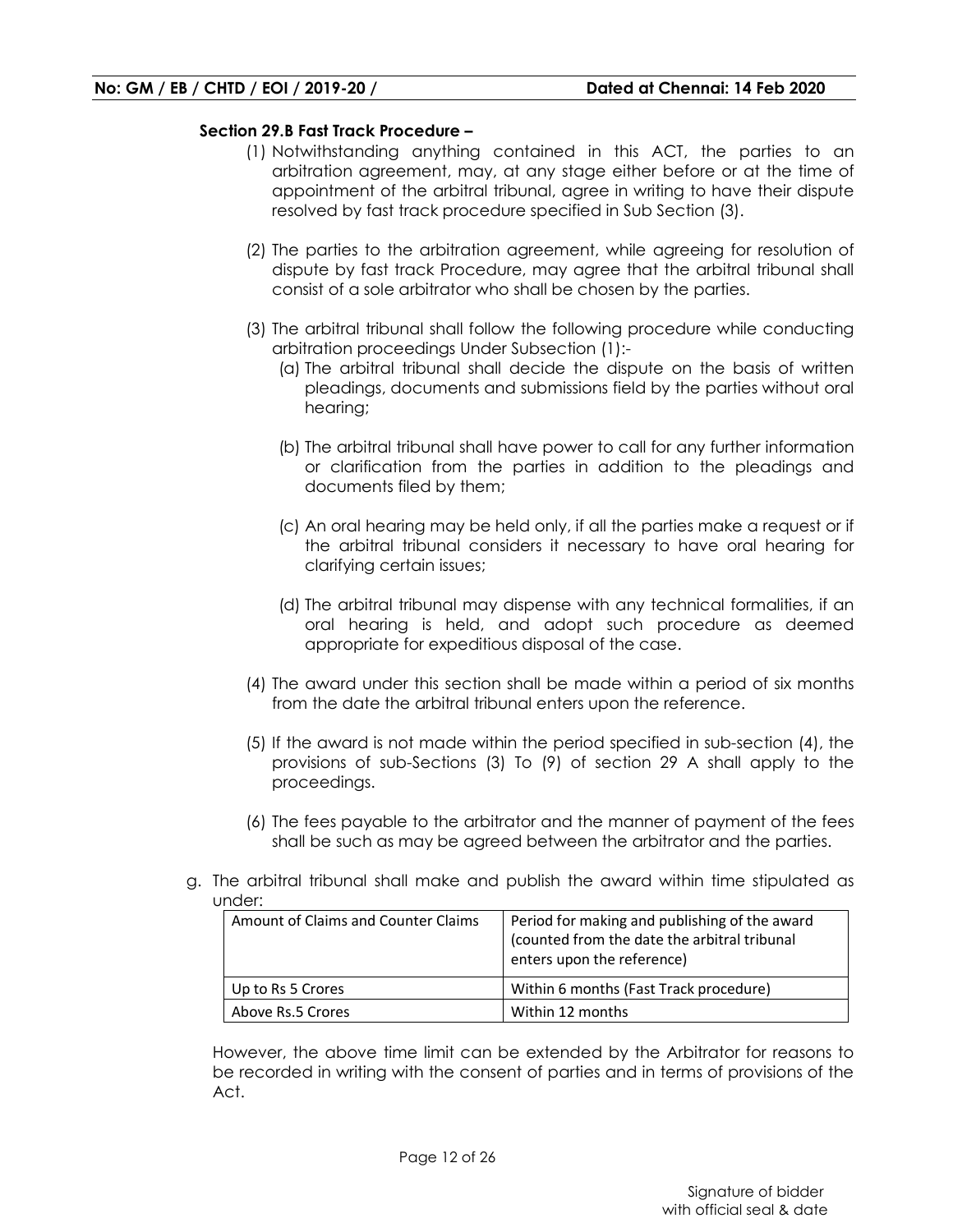h. In case arbitral tribunal of 3 arbitrators, each party shall be responsible to make arrangements for the travel and stay, etc. of the arbitrator appointed by it. Claimant shall also be responsible for making arrangements for travel / stay arrangements for the Presiding Arbitrator and the expenses incurred shall be shared equally by the parties.

In case of sole arbitrator, BSNL shall make all necessary arrangements for his travel / stay and the expenses incurred shall be shared equally by the parties.

- i. The Arbitration proceeding shall be held at New Delhi or Circle or BA/SSA Headquarter (as the case may be).
- j. Subject to the aforesaid conditions, provisions of the Arbitration and Conciliation Act,1996 and any statutory modifications or re-enactment thereof shall apply to the arbitration proceedings under this Clause.

The venue of the Arbitration proceedings shall be Chennai or such other places as the arbitrator may decide.

- 12. Check List:
	- a) Application form in Annexure-I with documents as per annexure-1 to annexure-10
	- b) Cost of EoI Document of Rs.2360/-
	- c) Security Deposit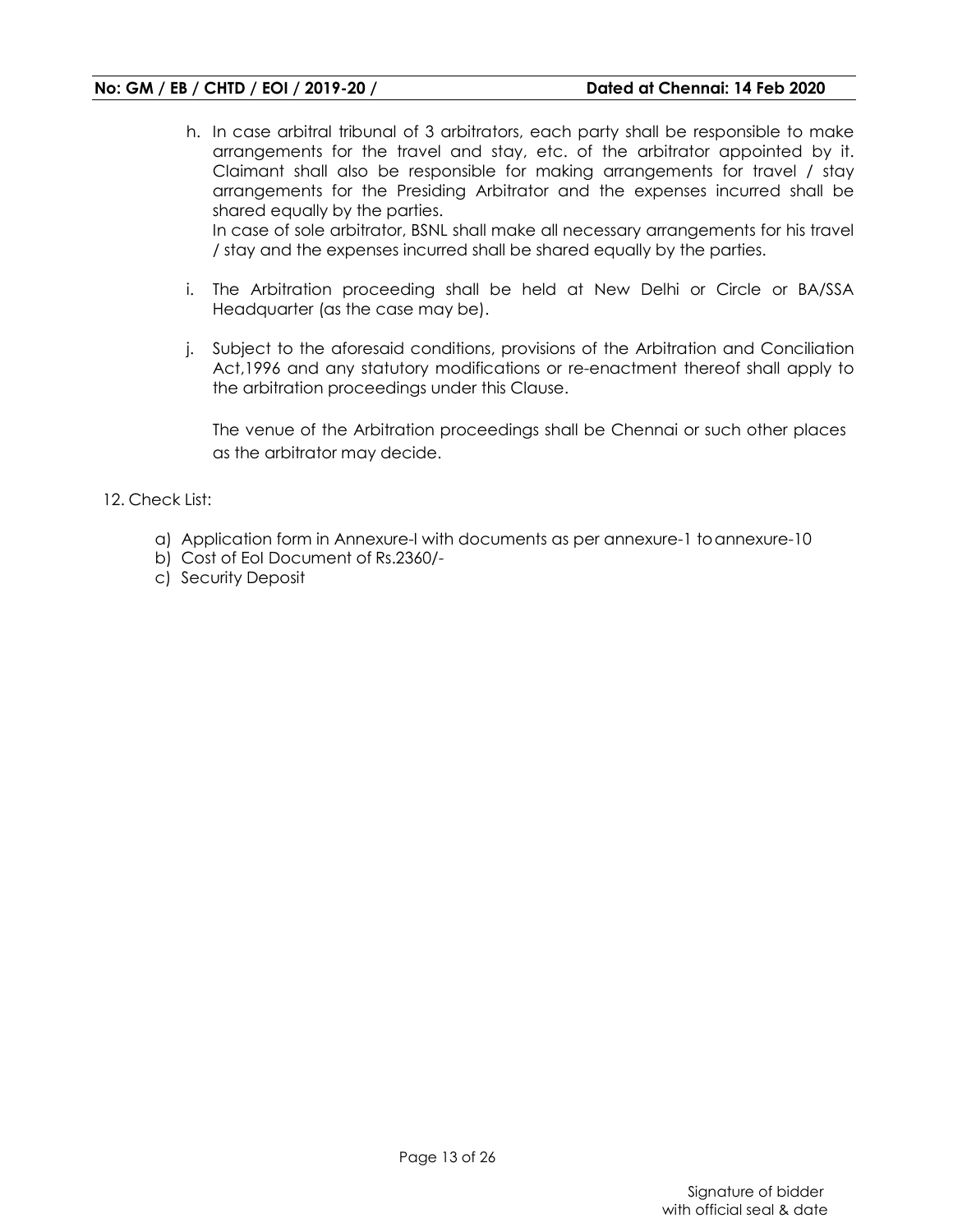# **Annexure-I**

# **APPLICATION FOR EMPANELMENT OF SYSTEM INTEGRATOR (SI)**

|              | <b>PARTA</b>                                                 | <b>GENERAL INFORMATION</b> |
|--------------|--------------------------------------------------------------|----------------------------|
| 01           | Name the company/                                            |                            |
|              | proprietorship/partnership                                   |                            |
|              | concern/Limited Liability Partnership                        |                            |
|              | (LLP)/Individual                                             |                            |
| 02           | Type of Entity (company/                                     |                            |
|              | proprietorship/partnership                                   |                            |
|              | concern/Limited Liability Partnership<br>(LLP)/Individual)   |                            |
| 03           | Year of Incorporation as applicable                          |                            |
| 04           | <b>Application for Category:</b>                             |                            |
|              | National SI / Circle SI / Circle Silver                      |                            |
| 05           | <b>Reaistered Office:</b>                                    |                            |
| $\alpha$     | Address of the Registered office                             |                            |
| $\mathsf{b}$ | <b>Website Address</b>                                       |                            |
| $\circ$      | Phone No.                                                    |                            |
| d            | FAX NO.                                                      |                            |
| $\epsilon$   | <b>Contact Person Name</b>                                   |                            |
| f)           | Designation                                                  |                            |
| g)           | Mobile No.                                                   |                            |
| h)           | Email address                                                |                            |
| 06           | Head office in Chennai:                                      |                            |
| $\alpha$     | Address for communication                                    |                            |
| b            | <b>Contact Person</b>                                        |                            |
| C)           | Name                                                         |                            |
| d            | Designation                                                  |                            |
| $\epsilon$   | Phone No.                                                    |                            |
| f)           | FAX NO.                                                      |                            |
| g)           | Mobile No.                                                   |                            |
| h)           | Email address                                                |                            |
| 07           | Are you Associated with BSNL recently                        |                            |
|              | or in the past, if so, please attach copy                    |                            |
|              | of appointment of empanelment.                               |                            |
| 08           | Infrastructure facility available with the                   |                            |
|              | System Integrator:<br>Whether IT and Sales/ Marketing Deptt. |                            |
| $\alpha$     | Exists.                                                      |                            |
| b)           | Whether sufficient skilled persons                           |                            |
|              | working to meet the project's                                |                            |
|              | requirement (Particularly for local head                     |                            |
|              | office)                                                      |                            |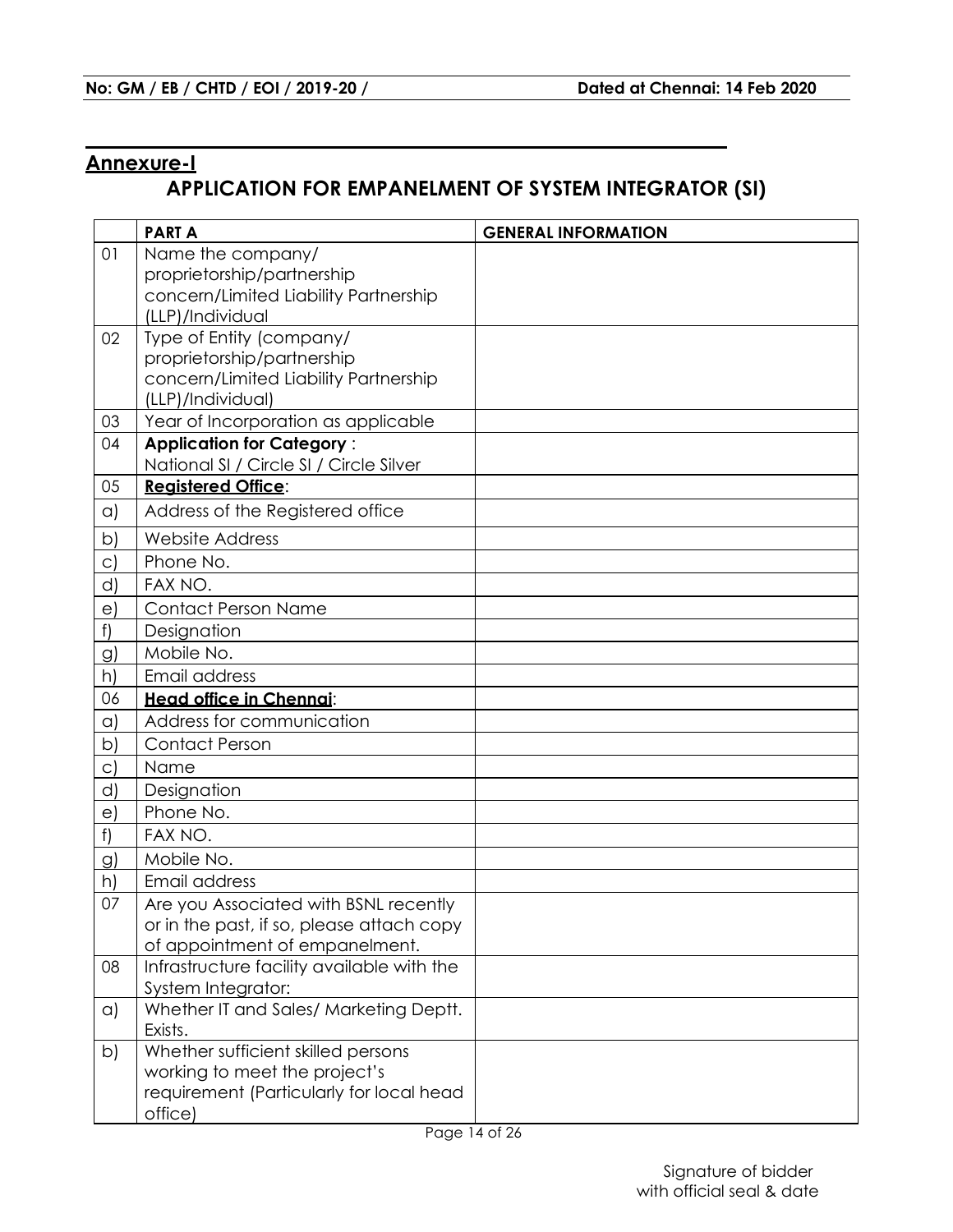| $\circ$ ) | Details of team members for necessary<br>co-ordination with BSNL.                                                                                                                                                       |  |
|-----------|-------------------------------------------------------------------------------------------------------------------------------------------------------------------------------------------------------------------------|--|
| d)        | Whether the company / proprietorship<br>etc has letter of support from OEMs<br>(Original Equipment Manufacturer) or<br>its authorised channels If so attach the<br>list in detail                                       |  |
| e)        | Whether the entity is be a direct owner<br>of technology or have a<br>direct<br>teaming agreement with each of<br>technology companies that form core<br>of building block of WAN or related<br>project implementation. |  |
| f         | Whether company / proprietorship etc<br>is a ISO 9001:2000 or above certified                                                                                                                                           |  |
| g)        | No. of clients' companies empanelled<br>with for similar type of works                                                                                                                                                  |  |
| h)        | No. of companies tied up with for<br>equipment procurement, supply etc                                                                                                                                                  |  |
| i)        | Any other relevant information in<br>support of above subject.                                                                                                                                                          |  |

|                | <b>PART B:</b>                                           |           |  |  |  |
|----------------|----------------------------------------------------------|-----------|--|--|--|
|                | PART B1: Details of payment towards cost of EoI document |           |  |  |  |
|                | Amount of Draft                                          | Rs.2360/- |  |  |  |
|                | <b>Issue Date</b>                                        |           |  |  |  |
| $\overline{2}$ | D.D. No.                                                 |           |  |  |  |
| 3              | Name of the bank                                         |           |  |  |  |
| 4              | <b>Branch</b>                                            |           |  |  |  |
|                | <b>PART B2: Details of Security Deposit</b>              |           |  |  |  |
|                | <b>Issue Date</b>                                        |           |  |  |  |
| $\overline{2}$ | Amount                                                   |           |  |  |  |
| 3              | <b>BG No</b>                                             |           |  |  |  |
| $\overline{4}$ | Name of the bank                                         |           |  |  |  |
| 5              | <b>Branch</b>                                            |           |  |  |  |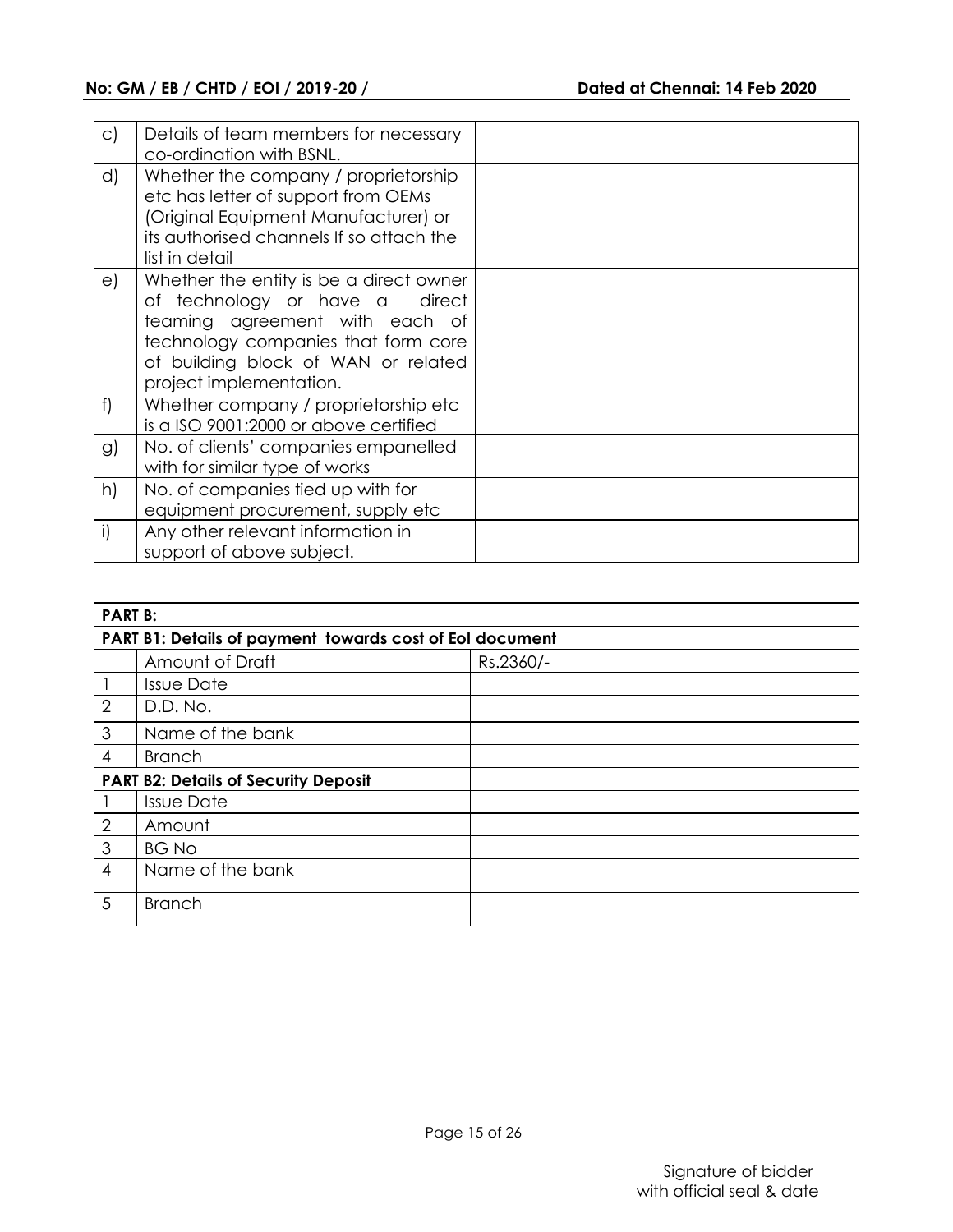|                     | <b>PART C: APPLICATION DETAILS</b>                                                                                                                                                                                                                                                                                                                                                                                   |                                                                                                                                                                                                                                                                                                                                                                                 |                      |
|---------------------|----------------------------------------------------------------------------------------------------------------------------------------------------------------------------------------------------------------------------------------------------------------------------------------------------------------------------------------------------------------------------------------------------------------------|---------------------------------------------------------------------------------------------------------------------------------------------------------------------------------------------------------------------------------------------------------------------------------------------------------------------------------------------------------------------------------|----------------------|
| SI<br>No.           | Required Information                                                                                                                                                                                                                                                                                                                                                                                                 | <b>Indicative Documents to be attached in Annexure</b>                                                                                                                                                                                                                                                                                                                          | Enclosed<br>(Yes/No) |
| 1.                  | Name and address of<br>the Person<br>Signing<br>the document                                                                                                                                                                                                                                                                                                                                                         | i) In case of Company:<br>a)Power of Attorney attested by Notary<br>b) Copy of the board Resolution certified by the<br>Company secretary for appointing the Power of<br>Attorney.<br>ii) In other cases: Credential of person signing the<br>document<br>The bidders are requested to attach the documents as<br>Annexure 1 of their bid document.                             |                      |
| 2.<br>$\alpha$      | Whether<br>the<br>company is a public<br>limited or a Private<br>limited company or<br>proprietorship<br>registered in India                                                                                                                                                                                                                                                                                         | In case of company:<br>a) A Corporate brochure of the company.<br>b) Certificate of Incorporation<br>c) Memorandum and Article of Association<br>d) Details of Directors<br>e) Annual report for last 2 financial years                                                                                                                                                         |                      |
| b.                  | <b>of</b><br>Area<br>business:<br><b>IT/Networking</b>                                                                                                                                                                                                                                                                                                                                                               | In case of proprietorship/others: Details<br>of<br>Proprietorship/others with proof of registration or<br>applicable documents.<br>The bidders are requested to attach the documents as<br>Annexure 2 of their bid document.                                                                                                                                                    |                      |
| 3.<br>$\alpha$<br>b | Whether the entity is<br>direct owner of<br>a<br>technology or have a<br>direct<br>teaming<br>agreement or have a<br>tie up and technical<br>arrangement directly<br>with the technology<br>company<br><b>or</b><br>thorough<br>its<br>authorized dealer for<br>the<br>building<br>core<br>block for WAN/LAN.<br>Letter of Support from<br>OEM or its authorised<br>channels<br><b>or</b><br>its<br>dealer/associate | <b>OEM</b><br>(Original<br>Equipment<br>Letters<br>from<br>Manufacturer) or its authorised channels or its<br>dealer/associate stating that they will support<br>the product/solution through the System<br>Integrator for the next two years.<br>(Attach details as per Format A)<br>The bidders are requested to attach the documents as<br>Annexure 3 of their bid document. |                      |
| 4.                  | 9001:2000<br>ISO.<br><b>or</b><br>certification<br>higher<br>for services                                                                                                                                                                                                                                                                                                                                            | Copy of the ISO Certification document.<br>The bidders are requested to attach the document as<br>Annexure 4 of their bid document.                                                                                                                                                                                                                                             |                      |
| 5.                  | Annual<br>Turnover(for<br>IT/networking<br>business) for last two<br>years                                                                                                                                                                                                                                                                                                                                           | Profit and Loss Account for the last 2 financial<br>Years certified by Chartered Accountant<br>FY______: Rs._______________, FY_______: Rs._______<br>The bidders are requested to attach the documents as<br>Annexure 5 of their bid document.                                                                                                                                 |                      |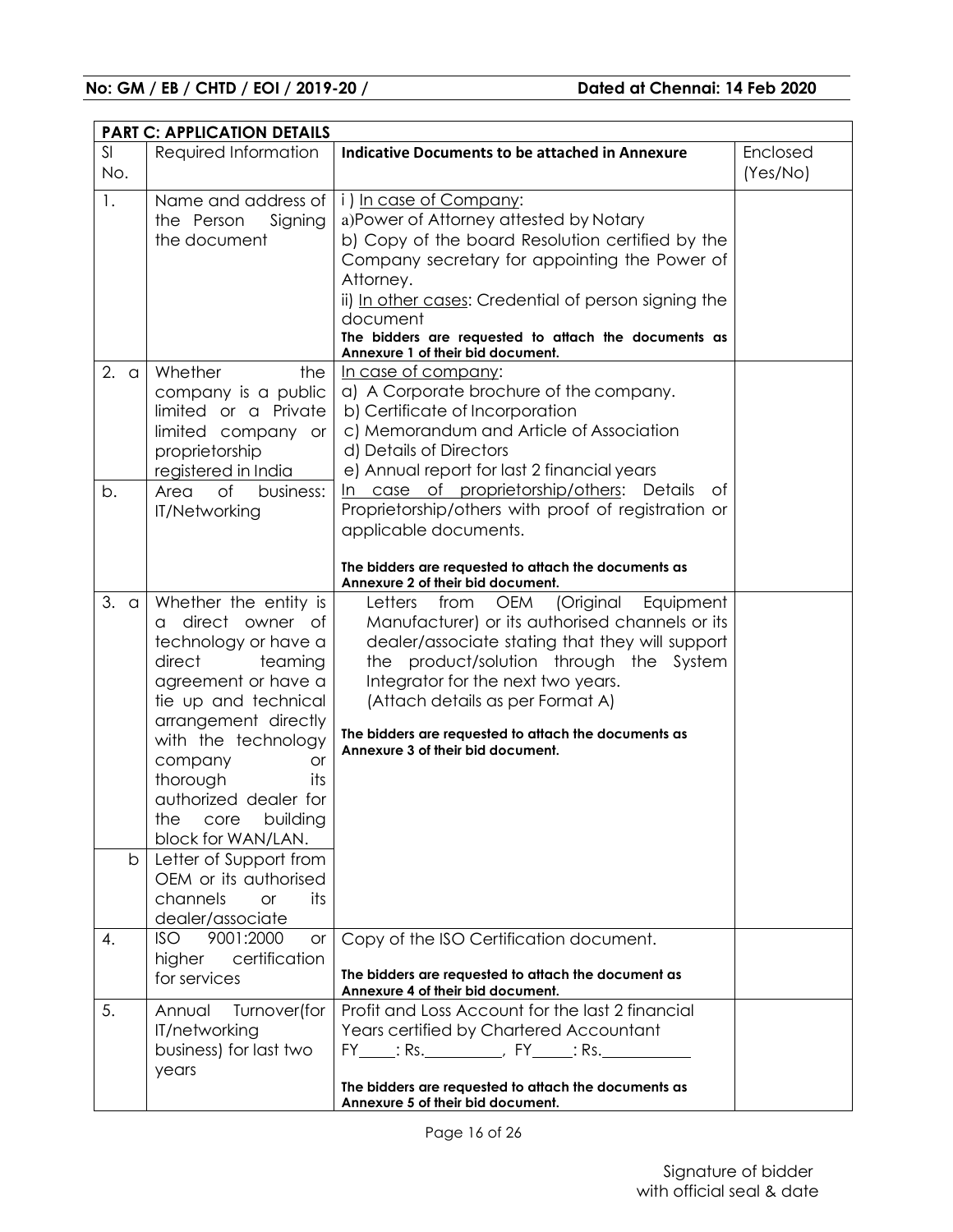| 6.                | Experience of WAN<br>implementation. | a) PO copies<br>b) Satisfactory Completion Certificate from                                |  |
|-------------------|--------------------------------------|--------------------------------------------------------------------------------------------|--|
|                   |                                      | the end Customer                                                                           |  |
|                   |                                      | (Attach details as per Format B)                                                           |  |
|                   |                                      | The bidders are requested to attach the documents as<br>Annexure 6 of their bid document.  |  |
| 7.                | of<br>a) Number                      | a) Organizational Chart and infrastructure details                                         |  |
|                   | Support Centers in                   | with the list of support centers in Chennai and                                            |  |
|                   | Chennai                              | India. Details of support centers (Address,                                                |  |
|                   | b) No. of<br>Support                 | Contact Tel No., No of staffs etc.)                                                        |  |
|                   | centers in India                     | b) Addresses of the Support Centers with                                                   |  |
|                   |                                      | supporting documents like rent agreement,                                                  |  |
|                   |                                      | landline bill etc                                                                          |  |
|                   |                                      | (Format C for reference)                                                                   |  |
|                   |                                      | The bidders are requested to attach the documents as                                       |  |
|                   |                                      | Annexure 7 of their bid document.                                                          |  |
| 8.                | <b>GST Registration</b>              | Copy of the GST Registration. In case of multiple                                          |  |
|                   | No.                                  | GST numbers, copies of all GST Registration                                                |  |
|                   |                                      | The bidders are requested to attach the documents as                                       |  |
| 9.                | Income TAX PAN                       | Annexure 8 of their bid document.                                                          |  |
|                   | No.                                  | Copy of PAN<br>The bidders are requested to attach the document as                         |  |
|                   |                                      | Annexure 9 of their bid document.                                                          |  |
| 10.               | Acceptance of all                    | A copy of the EOI document signed, in the                                                  |  |
|                   | terms<br>and                         | bottom of all pages as a token of acceptance of                                            |  |
| conditions in the |                                      | all terms and conditions.                                                                  |  |
|                   | EOI                                  | The bidders are requested to attach the documents as                                       |  |
|                   |                                      | Annexure 10 of their bid document.                                                         |  |
| 11                | Declaration<br>Self                  | A self Declaration stating that the System                                                 |  |
|                   | for<br>compliance                    | Integrator is not blacklisted by GST authorities.                                          |  |
|                   | with GST                             |                                                                                            |  |
|                   |                                      | The bidders are requested to attach the documents as<br>Annexure 11 of their bid document. |  |

All documents should be signed and stamped by the authorized signatory of the bidder in each page of the document submitted.

I/we hereby certify that all the particulars given above are correct and true to the best of my knowledge.

Signature (Authorized Representative)

Full Name

Designation extension and the set of the set of the set of the set of the set of the set of the set of the set of the set of the set of the set of the set of the set of the set of the set of the set of the set of the set o

Address

**Note**:

- 1) If needed, the bidder can use separate sheets for explaining the above points.
- 2) BSNL reserves the rights to verify the facts given by the bidder, with the authorities, if so required.

Page 17 of 26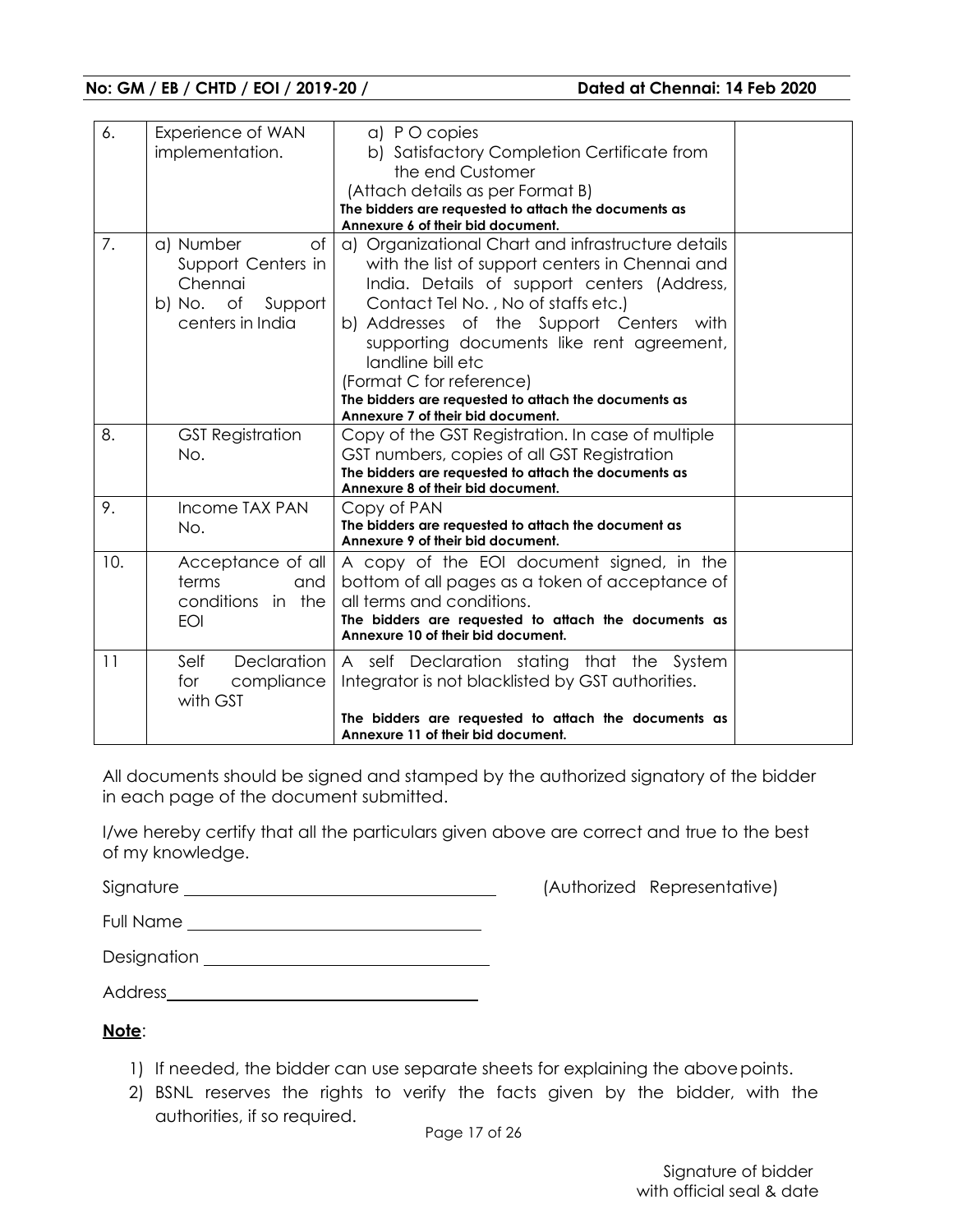## **FORMAT-A** (FOR OEM DETAILS)

| SI<br><b>No</b> | Equipment/SW                                            | Name of the OEM<br>or its authorised<br>channel or dealer<br>(s) with whom direct<br>teaming<br>agreement exists/<br>from whom Letter of<br>Support available | HQ of the<br>OEM or its<br>authorise<br>d channel<br>or dealer | No. of Years<br>of Support<br>available<br>from current<br>year | Whether<br>Authorization<br>from OEM or<br>its authorised<br>channel or<br>dealer<br>attached. |
|-----------------|---------------------------------------------------------|---------------------------------------------------------------------------------------------------------------------------------------------------------------|----------------------------------------------------------------|-----------------------------------------------------------------|------------------------------------------------------------------------------------------------|
| 01.             | Router                                                  |                                                                                                                                                               |                                                                |                                                                 |                                                                                                |
| 02.             | Switch                                                  |                                                                                                                                                               |                                                                |                                                                 |                                                                                                |
| 03.             | Leased line Modem                                       |                                                                                                                                                               |                                                                |                                                                 |                                                                                                |
| 04.             | <b>Optical Customer</b><br>Premises Equipments<br>(CPE) |                                                                                                                                                               |                                                                |                                                                 |                                                                                                |
| 05.             | Radio Modem                                             |                                                                                                                                                               |                                                                |                                                                 |                                                                                                |
| 06.             | Media Converter                                         |                                                                                                                                                               |                                                                |                                                                 |                                                                                                |
| 07.             | Server                                                  |                                                                                                                                                               |                                                                |                                                                 |                                                                                                |
| 08.             | Firewall                                                |                                                                                                                                                               |                                                                |                                                                 |                                                                                                |
| 09.             | Video Conferencing<br>Equipment                         |                                                                                                                                                               |                                                                |                                                                 |                                                                                                |
| 10.             | <b>NMS</b>                                              |                                                                                                                                                               |                                                                |                                                                 |                                                                                                |
| 11.             | <b>UPS</b>                                              |                                                                                                                                                               |                                                                |                                                                 |                                                                                                |
| 12.             | Stabilizer                                              |                                                                                                                                                               |                                                                |                                                                 |                                                                                                |
| 13.             | N/w Rack                                                |                                                                                                                                                               |                                                                |                                                                 |                                                                                                |
| 14.             | Cable & connector:-<br>UTP / Fibre etc.                 |                                                                                                                                                               |                                                                |                                                                 |                                                                                                |
| 15.             | Computers                                               |                                                                                                                                                               |                                                                |                                                                 |                                                                                                |
| 16.             | Computer peripheral                                     |                                                                                                                                                               |                                                                |                                                                 |                                                                                                |
| 17.             | Dialup modem                                            |                                                                                                                                                               |                                                                |                                                                 |                                                                                                |
| 18.             | <b>ISDN</b> device                                      |                                                                                                                                                               |                                                                |                                                                 |                                                                                                |
| 19.             | <b>EPABX</b>                                            |                                                                                                                                                               |                                                                |                                                                 |                                                                                                |
| 20.             | <b>VOIP Gateway</b>                                     |                                                                                                                                                               |                                                                |                                                                 |                                                                                                |
| 21.             | V-MUX                                                   |                                                                                                                                                               |                                                                |                                                                 |                                                                                                |
| 22.             | <b>Basic computer</b><br>related software               |                                                                                                                                                               |                                                                |                                                                 |                                                                                                |
|                 |                                                         |                                                                                                                                                               |                                                                |                                                                 |                                                                                                |

## **Note: The bidder may add any other items/specifications etc in additional rows/columns.**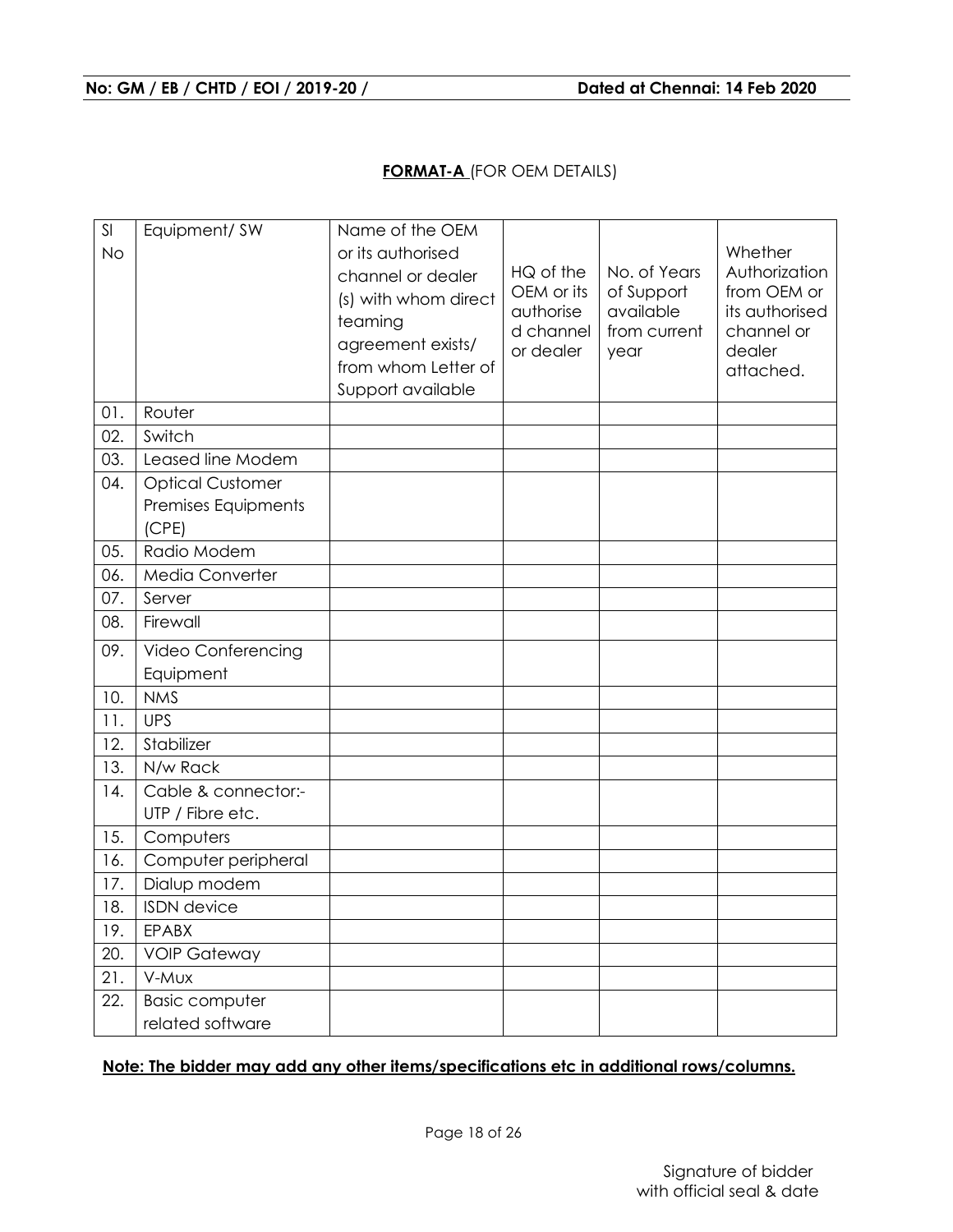#### **FORMAT-B**

(Experience of WAN implementation on turnkey basis)

| SI.<br>No | Information required                        | <b>Details</b> |
|-----------|---------------------------------------------|----------------|
| 01.       | Name of the Bidder                          |                |
| 02.       | Name of the Project                         |                |
| 03.       | P.O Date                                    |                |
| 04.       | <b>Commissioning Date</b>                   |                |
| 05.       | Role of the Bidder                          |                |
| 06.       | Number of Geographically                    |                |
|           | separated WAN Nodes                         |                |
| 07.       | Value of the Project                        |                |
| 08.       | Contact details of the Customer             |                |
| 09.       | Brief Description of the Project &          |                |
|           | Scope of Work (Implementation,              |                |
|           | Operation and Maintenance)                  |                |
| 10.       | <b>Testimonial Attached on Satisfactory</b> |                |
|           | Completion of the Project                   |                |

## **FORMAT-C**

## (Number of Support Centers)

| SI.<br><b>No</b> | Name of the Town/City | Postal address | Name of the<br><b>Contact Person</b> | Fixed Telephone<br>Number, Fax No,<br>Email ID etc |
|------------------|-----------------------|----------------|--------------------------------------|----------------------------------------------------|
|                  |                       |                |                                      |                                                    |
|                  |                       |                |                                      |                                                    |
|                  |                       |                |                                      |                                                    |
|                  |                       |                |                                      |                                                    |
|                  |                       |                |                                      |                                                    |
|                  |                       |                |                                      |                                                    |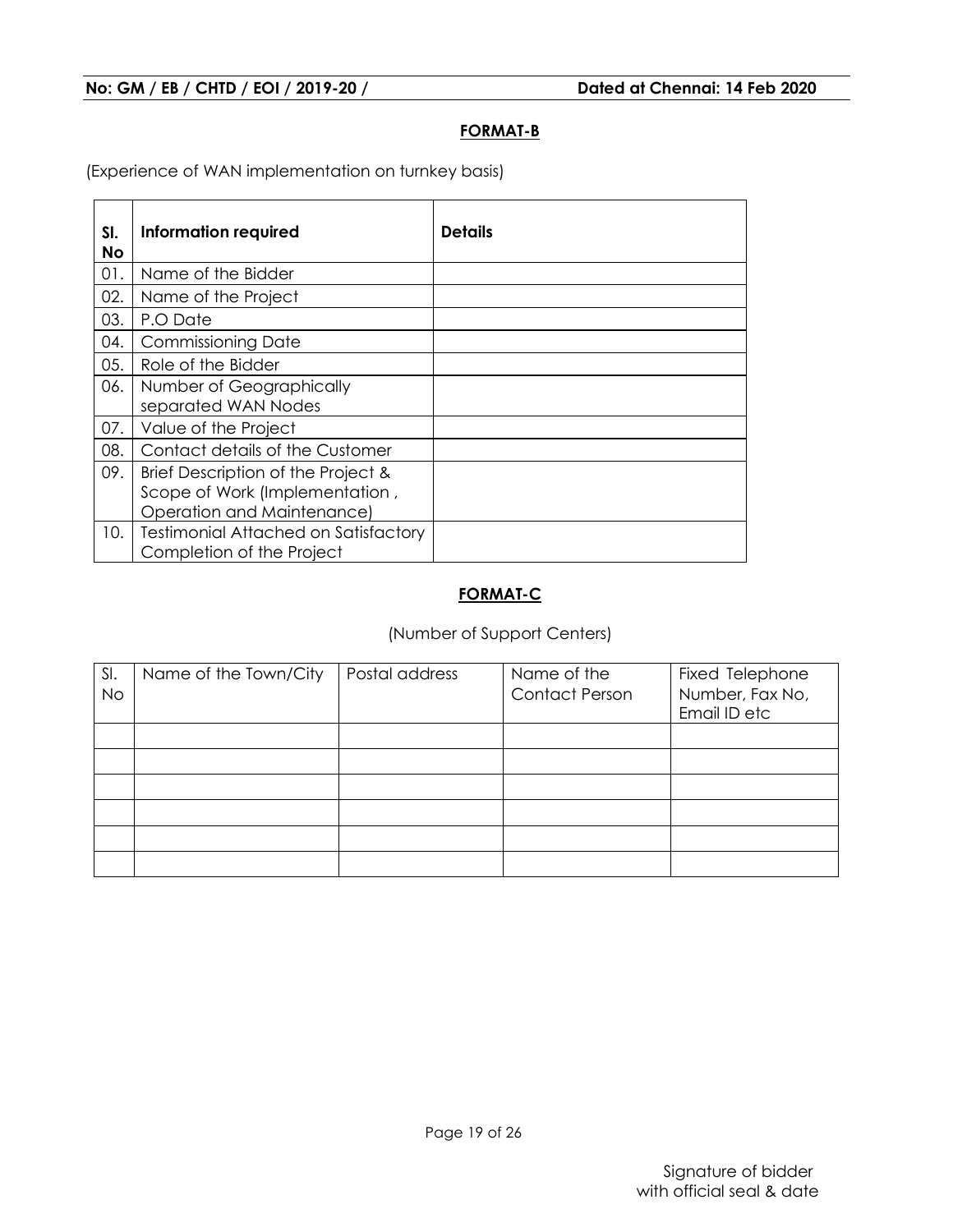#### **Annexure-II**

#### **BID SECURITY FORMAT**

To

The Chief General Manager, BSNL, Chennai Telephones, Chennai.

Dear Sirs,

In accordance with your EOI enquiry No………… dated ………… M/s………………… having its registered office at …….. (hereinafter called the '**Bidder**') wish to participate in the said EOI for……………………………

As an irrevocable Bank Guarantee against Bid Guarantee for an amount of Rs 1 (One) lakh / Rs.50,000/- / RS.10,000/- valid upto…….. (upto 365 days) is required to be submitted by the Bidder as a condition preset for participation in the said EOI, which amount is liable to be forfeited on the happening of any contingencies mentioned in the EOI/ bid documents.

We, the ……………………….Bank at ………………. having our head office at ……….……………….. ……………. guarantee and undertake to pay immediately on demand by BSNL the amount ……. ………….. (in figures and words) without any reservation, protest, demur and recourse. Any such demand made by said owner shall be conclusive and binding on us irrespective of any dispute or differences raised by the Bidder.

This guarantee shall be irrevocable and shall remain valid upto …………. (upto 365 days). If any further extension of this guarantee is required, the same shall be extended to such required period on receiving instruction from M/s. ………………. on whose behalf guarantee is issued.

In witness whereof the Bank, through its authorized officer has set it's stamped on this …………. Day of ………20 at ……….

Designation…………………

Bank's Seal…………………………………………

Attorney as per power of Attorney

No……………….

Witness Signature……….. Name ……………

Page 20 of 26

Signature of bidder with official seal & date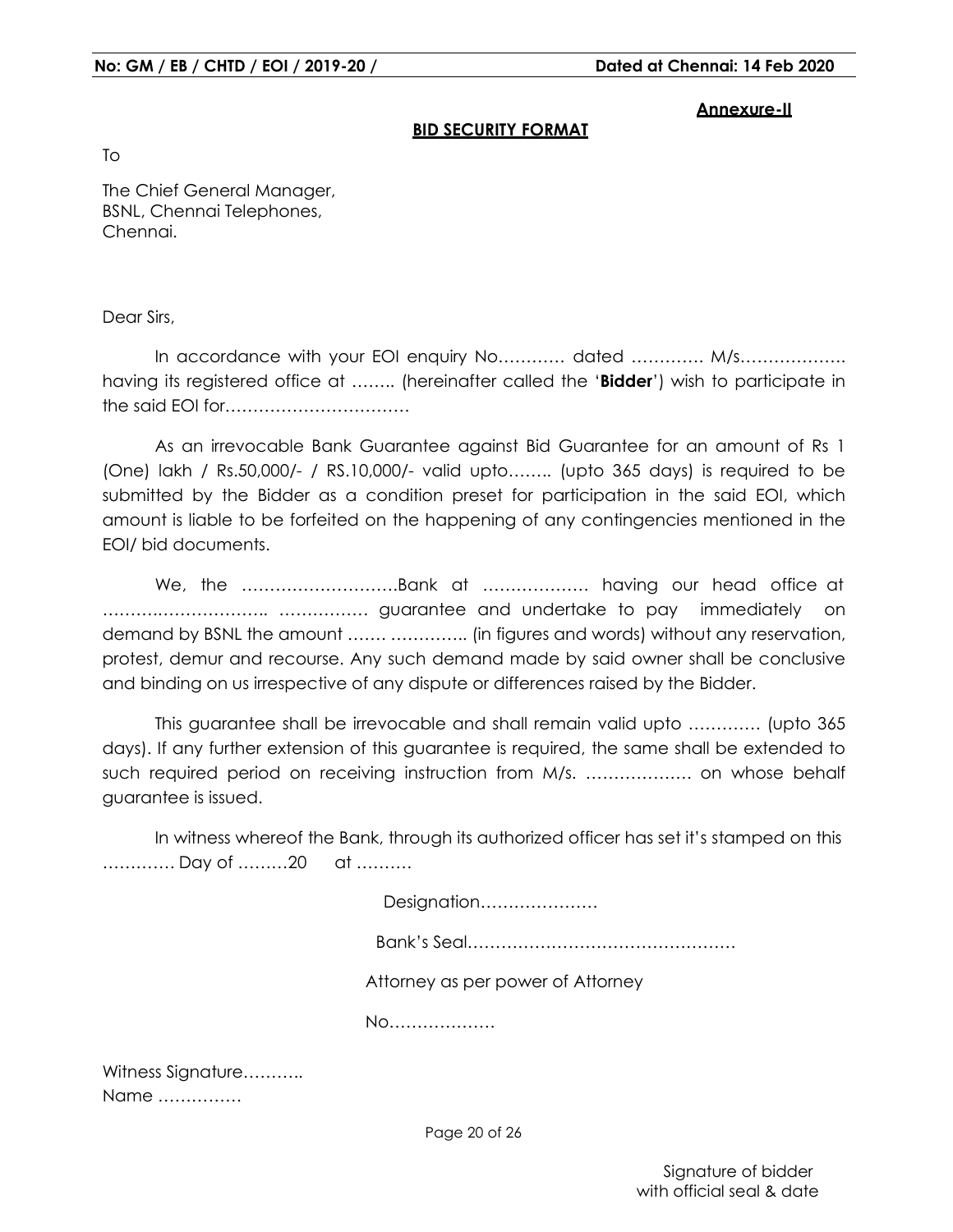# **Annexure-III**

# **AGREEMENT**

THIS AGREEMENT made on this day of , 20 , at Chennai between Bharat Sanchar Nigam Limited having its Regd. Office at Bharat Sanchar Bhawan, Harish Chandra Mathur Lane, Janpath, New Delhi – 110001 (hereinafter referred to as "BSNL") which expression shall include its successors and assigns on] the one part and

M/s (hereinafter referred to as "System Integrator") which expression shall include its successors and assigns on the other part.

WHEREAS BSNL intends to empanel System Integrators for establishment and maintenance of customized private Wide Area Network (WAN) at client's premises.

AND WHEREAS the said System Integrator who is having all the wherewithal is hereby empanelled as **National / Circle / Circle-Silver** System Integrator *(strike out which ever is not applicable)* to undertake all such jobs as and when assigned by BSNL on the terms and conditions as set out in this agreement.

WHEREAS both the parties to the Agreement agree to the following terms and conditions:

The System Integrator shall nominate the team, their name(s), address (es) and telephone nos. (Residence included) for better co-ordination.

- 1. The System Integrator shall make available the complete contact address of its Directors and local heads as applicable to BSNL.
- 2. BSNL being a service organization, many of the requirements could be of emergency nature. The agencies have to respond to such demands despite holidays/beyond office hours.
- 3. Mere empanelment does not confer automatic rights to a System Integrator to secure/procure jobs.
- 4. BSNL will not pay any extra charges related to presentation at BSNL and customer premises and training to client's representatives for operation & maintenances.
- 5. The turnkey projects will involve supply, execution and O&M subcontracts. Therefore at the project proposal preparation stage itself, back up offers from the prospective subcontractors should be obtained. The needed agreements should be signed immediately on award of the contract. These agreements should clearly define the deliverables, terms, schedules, penalties, and guarantees so as to protect the BSNL's interests.
- 6. BSNL shall invite sealed quotations/bids/Proposals from empanelled SIs for various types of projects related to Customer's Private Network for finalization of the rates. The quotation/bid/Proposal shall specify validity of the prices, delivery period, penalty, AMC etc. The rates for such project costs shall be finalized after observing all the formalities. Depending upon the requirements, order could be placed on the empanelled SIs at the finalized rates. However, before placement of Purchase Order, the prices may be negotiated taking into account the reasonableness with reference to prevailing market price.
- 7. For participation in Projects through open tender, in order to be competitive, standing committee can further negotiate the rates with the empanelled vendors.
- 8. It may not be possible to fix the prices of all the items as depending upon the requirement of the customers, there may be slight variations in the specifications. BSNL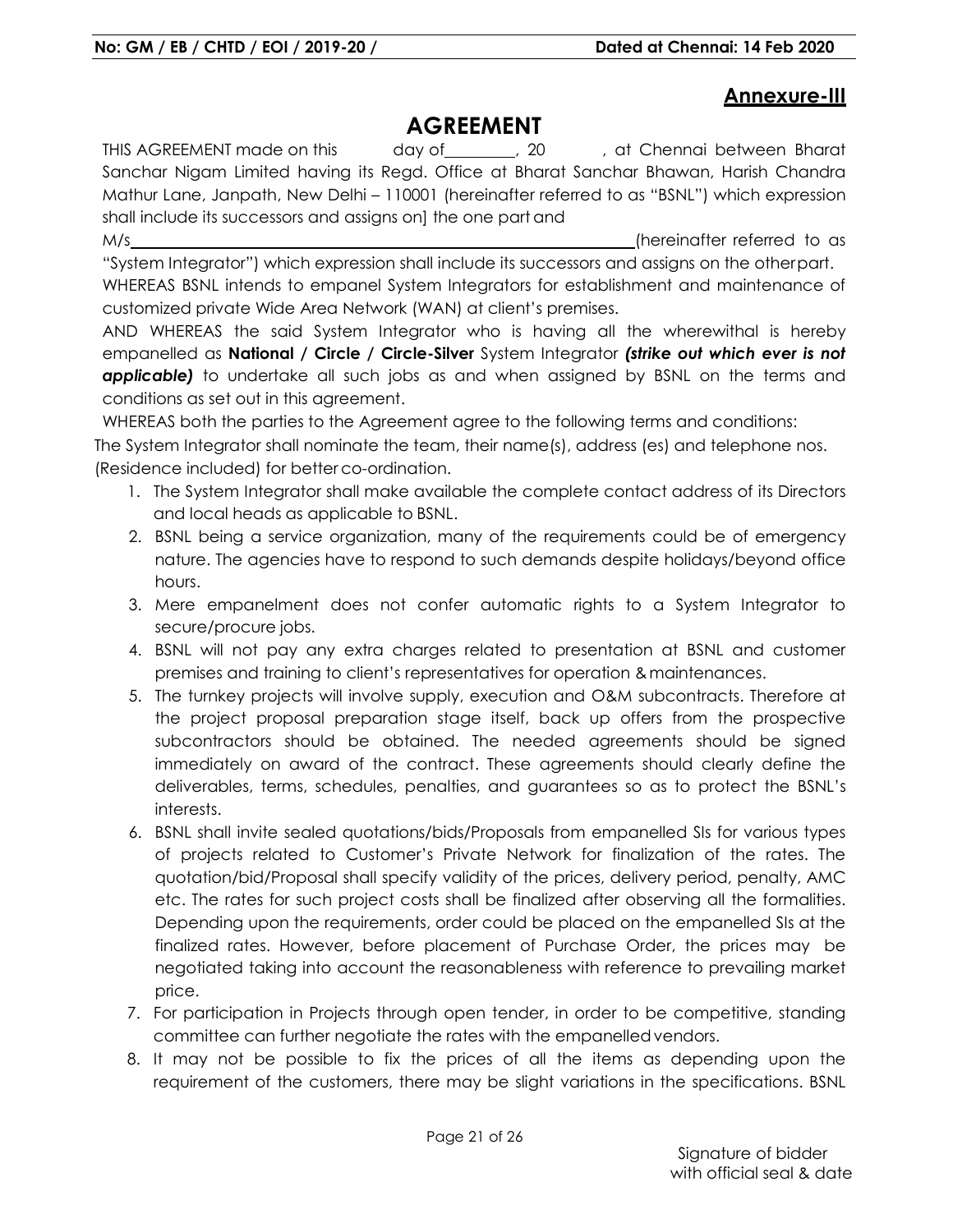could negotiate the prices of such items with these selected vendors place orders on any of the empanelled vendor at negotiated price.

- 9. In a situation when the customer desires to expand the existing network, the procurement of add on equipment becomes proprietary in nature. Keeping in view the requirement of the customer and the fact that ultimately the customer will be paying for the cost of equipment, the BSNL may finalize the prices of proprietary equipments after negotiations.
- 10. Process and Payment Terms

10.1. Normally, all the offers to the customer will be in the name of BSNL and by the BSNL.

10.2. The customer will make all payments towards project cost to BSNL.

10.3. Back to back payment arrangement will be there from BSNL to System Integrator for procurement, installation, configuration, commissioning, O&M of the equipment at the customer sites.

10.4. For each requirement of Customised WAN solution, BSNL will issue a purchase order (P.O.) to SI containing details of equipment along with agreed price, terms & conditions. 10.5. Payment to the System Integrator will be made in installments depending upon the payment that the BSNL will get from the Purchaser.

10.6. The AMC payment, wherever entered will be made on quarterly basis and after the expiry of quarter subject to fulfillment of Service Level Agreement (SLA) and maintenance schedule.

10.7. Depending on customer, market position, BSNL will be charging a commission on the SI invoices value.

- 11. The terms and conditions in the EOI document No\_\_\_\_\_\_\_\_\_\_\_\_\_\_\_\_\_\_\_\_\_shall form a part of this agreement.
- 12. Commencement & Duration:
	- a. This agreement shall commence from the Day of 1000 for a period of five years up to .
	- b. BSNL may extend, if deemed expedient, the period of agreement by ONE YEAR at one time depending on satisfactory performance of the empanelled system integrators.
- 13. Modifications in terms: Any changes in the terms and conditions contained herein shall have effect only prospectively, and shall be valid only if recorded in writing and signed by the authorized officers of the BSNL and the SI.
- 14. Termination**:** 
	- a. Either party may terminate this agreement by giving three months notice in writing to the other. The obligations of the parties shall continue during the notice period.
	- b. However, if the services of the System Integrator are not found satisfactory, BSNL shall have the right to cancel the contract at any time without assigning any reason and without any financial compensation to the SI.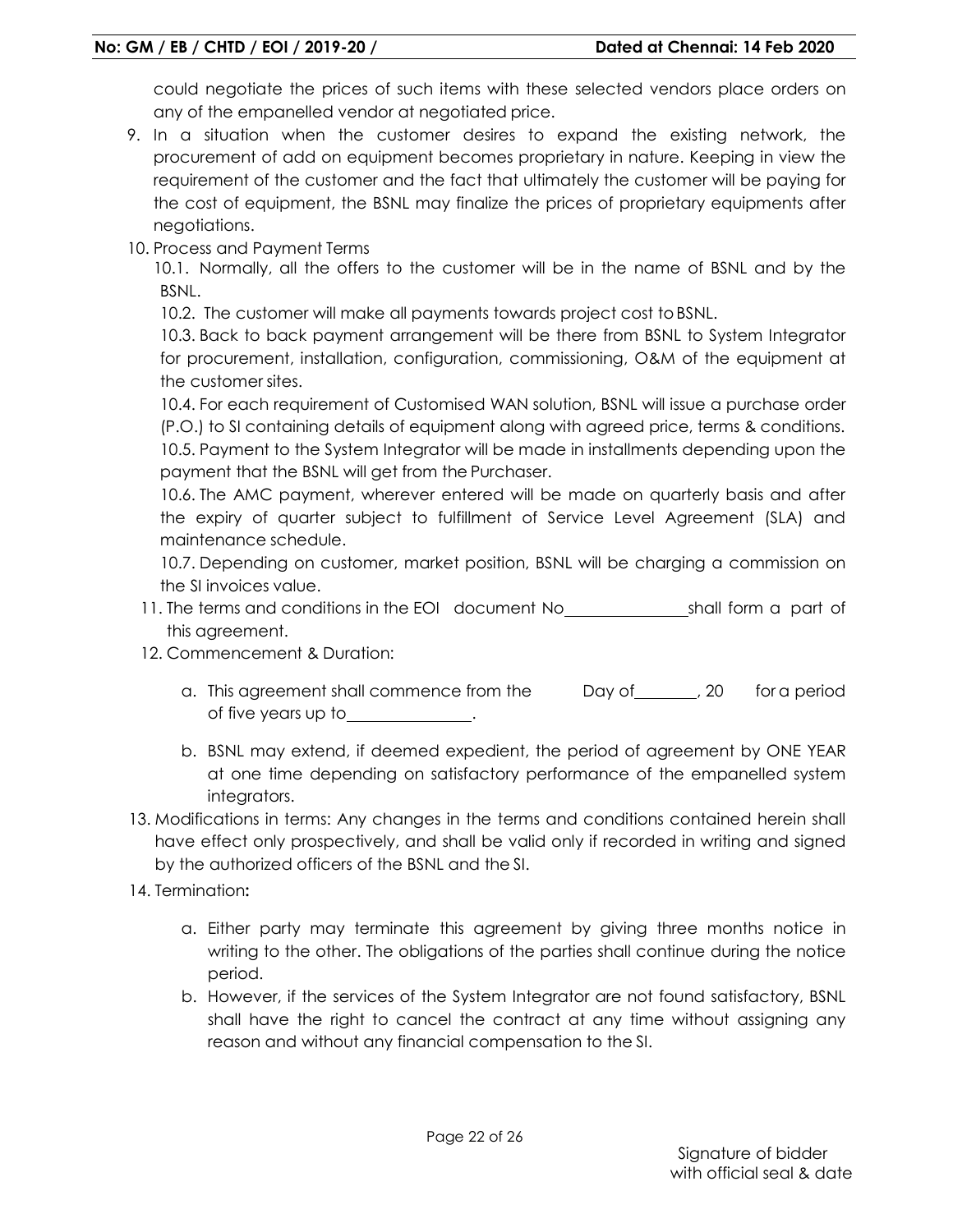IN WITNESSETH whereof the parties have put their hand on this Agreement on the day and year first above written.

BSNL BSNL SYSTEM INTEGRATOR through its authorized representative

WITNESSES: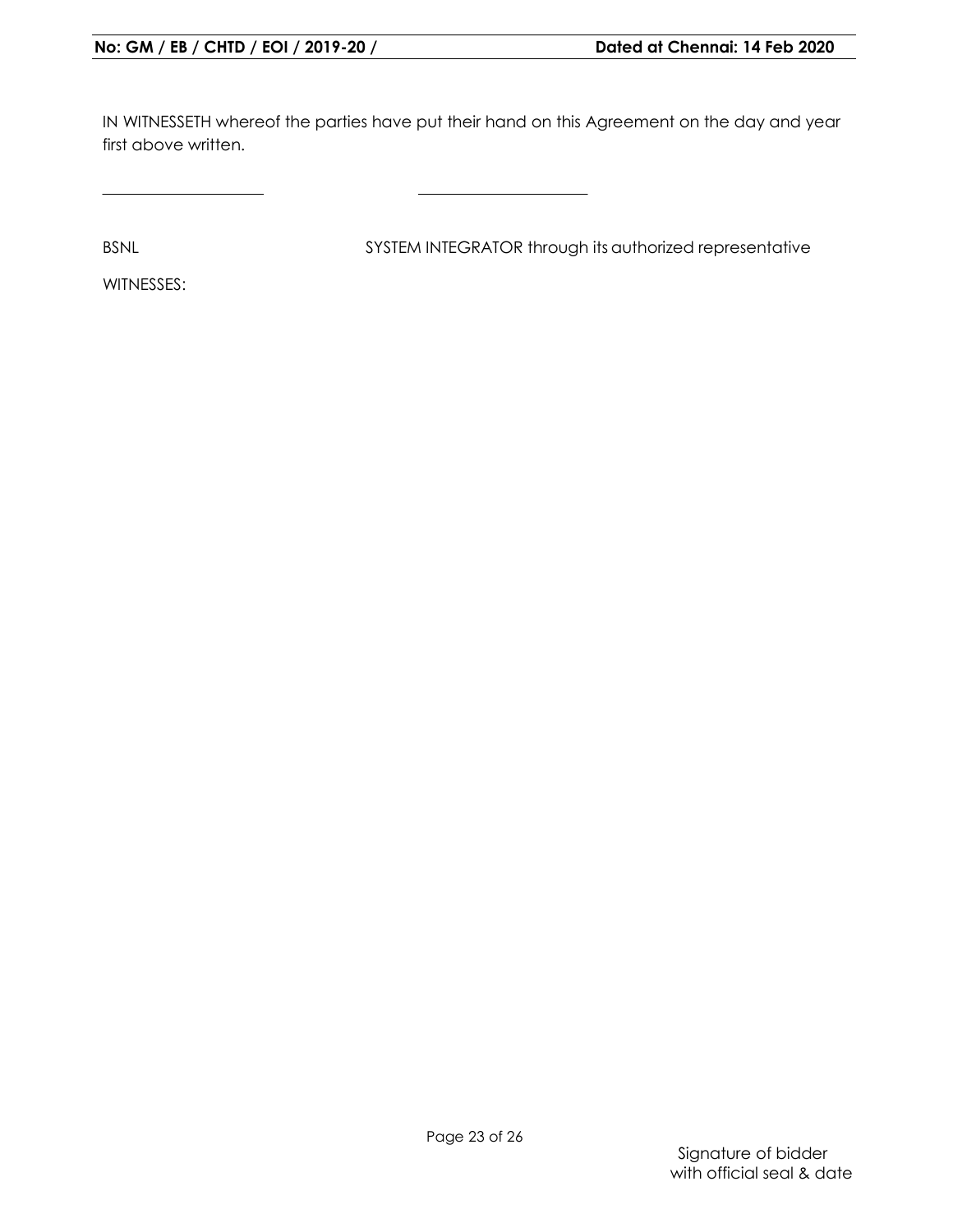# **Annexure-IV**

# **FORMAT OF THE BANK GUARANTEE**

(To be typed on Rs.100/- or as applicable non-judicial stamp paper)

Re: Bank Guarantee in respect of Agreement subsequent to letter of intent vide no dated against EoI no- contract and dated dated against EoI nobetween Bharat Sanchar Nigam Limited, (BSNL in short) (A Government of India Enterprise), at Bharat Sanchar Bhawan, Harish Chandra Mathur Lane Janpath, New Delhi – 110001 (hereinafter referred to as "BSNL") and M/s and the company registered methods of the company registered methods of the company registered under The Companies Act, 1956 and having its Registered Office at  *(may be suitably changed in case of proprietor/*  **/partnership Concern/LLP/ Individual** *)* (hereinafter called " System Integrator ") whereby BSNL has agreed to empanel System Integrator (SI in short) for execution of Customer's Private Network on turnkey basis on the terms and conditions exclusively mentioned therein.

It has been agreed between the parties that a Bank Guarantee for **Rs…………………………../- (Rupees ……………………………………………….only)** shall be given by the System Integrator in favour of the BSNL for due and faithful performance of the terms and conditions of the said agreement.

| Bank having its office at                               |  |  |
|---------------------------------------------------------|--|--|
| the request of the System Integrator (M/s)              |  |  |
| decided to give the guarantee as hereinafter contained: |  |  |

- 1. We, (hereinafter called 'the Bank") do hereby undertake and assure to the BSNL that if in the opinion of the BSNL, the System Integrator has in any way failed to observe or perform the terms and conditions of the said agreement or has committed any breach of its obligations there-under, the Bank shall on demand and without any objection or demur pay to the BSNL the said sum of **Rs…………………………….. /- (Rupees…………………………………..only)** or such lesser amount as BSNL may demand without requiring BSNL to have recourse to any legal remedy that may be available to it compel the Bank to pay the same.
- 2. Any such demand from the BSNL shall be conclusive as regards the liability of System Integrator to pay to BSNL or as regards the amount payable by the Bank under this guarantee. The Bank shall not be entitled to withhold payment on the ground that the System Integrator had disputed its liability to pay or has disputed the quantum of the amount or that any arbitration proceeding or legal proceeding is pending between System Integrator and BSNL regarding the claim.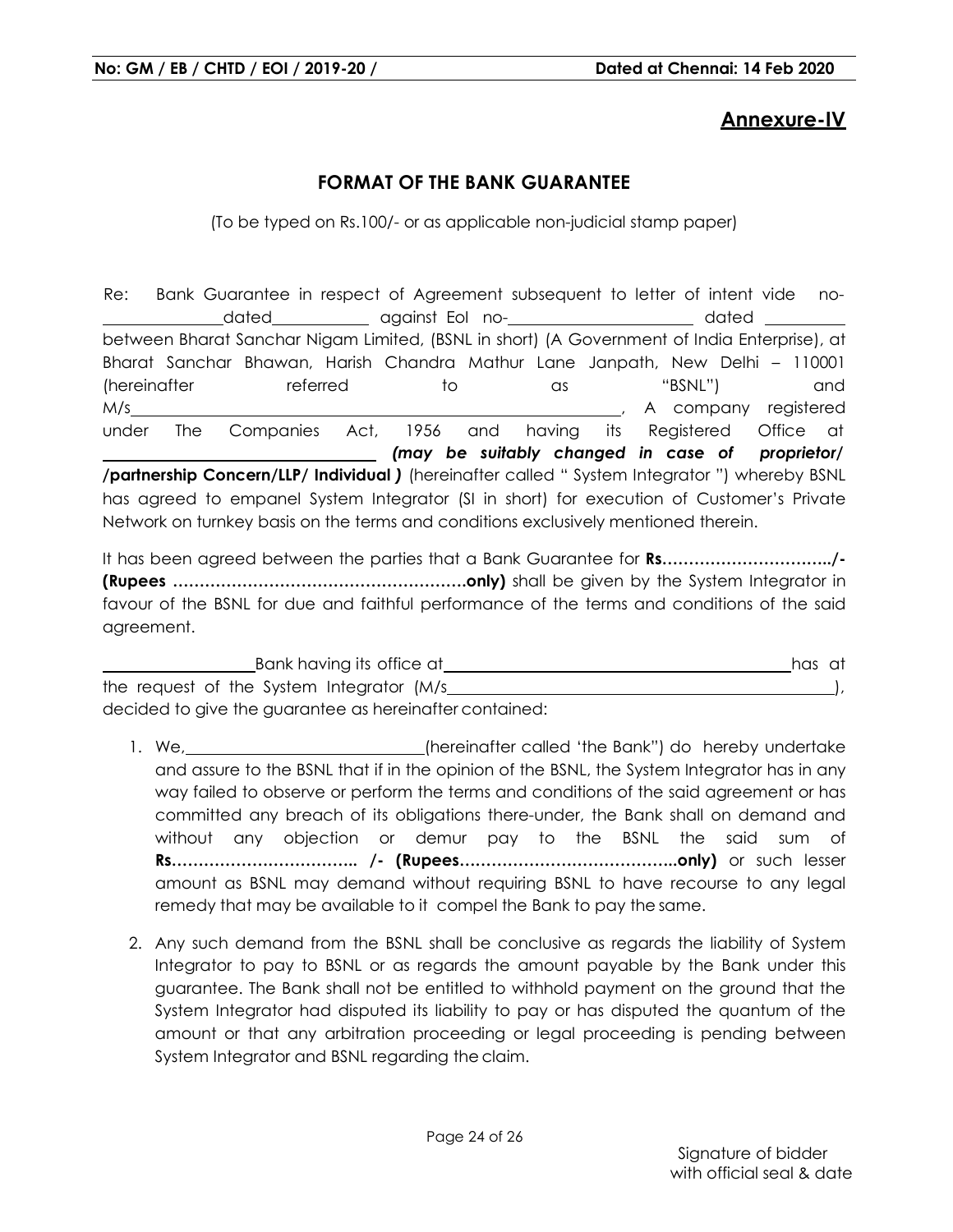- 3. We, the Bank further agree that the guarantee shall come into force from the date hereof and shall remain in full force and effect for the period up to from the date of commencement of the agreement or the term of this guarantee whichever is later. But if the period of the said agreement is extended either pursuant to the provisions in the said Agreement or by mutual agreement between the System Integrator and the BSNL, the Bank shall renew the period of the Guarantee for such period which expires 6 (six) months after the renewed period of the said agreement failing which it shall pay to the BSNL the said sum of **Rs…………………………/- (Rupees………………………..only)** on written demand by BSNL demanding the payment of the above sum.
- 4. The Bank further agrees that the BSNL shall have the fullest liberty without the consent of the Bank and without affecting in any way the obligations hereunder to vary any of the terms and conditions of the said agreement or to extend the time for performance of the said agreement from any of the powers exercisable by BSNL against the System Integrator and to forebear to enforce any of the terms and conditions relating to the said agreement and the Bank shall not be relieved from its liability by reason of such failure or extension being granted to System Integrator or through any forbearance, act or omission on the part of BSNL or any indulgence by BSNL to System Integrator or any other matter or thing whatsoever which under the law relating to sureties would but for this provision have the effect of relieving or discharging the guarantor.
- 5. The Bank further agrees that in case this Guarantee is required for a larger period and it is not extended by the Bank beyond the period specified above in Clause 3, the Bank shall pay to BSNL on written demand by BSNL having to demand the payment of the said sum of **Rs. ………………………./- (Rupees …………………………….only)** on the last day on which the Bank Guarantee is due to expire.
- 6. Notwithstanding anything herein contained;
- **(a)** The liability of the Bank under this guarantee is restricted to **Rs. …………………../- (Rs. ……………………….only)** and it will remain in force for a period of **…. days** i.e. up to\_\_\_\_\_\_\_.
- (b) The guarantee shall stand completely discharged and all rights of the BSNL under this Guarantee shall be extinguished if no claim or demand is made on us is writing on or before\_
- 7. The Bank guarantees under its constitutional power to give this guarantee and Bank have authority to do so. Who have signed it on behalf of the

(Authorized Signature of the Bank Official) Power of Attorney Number: